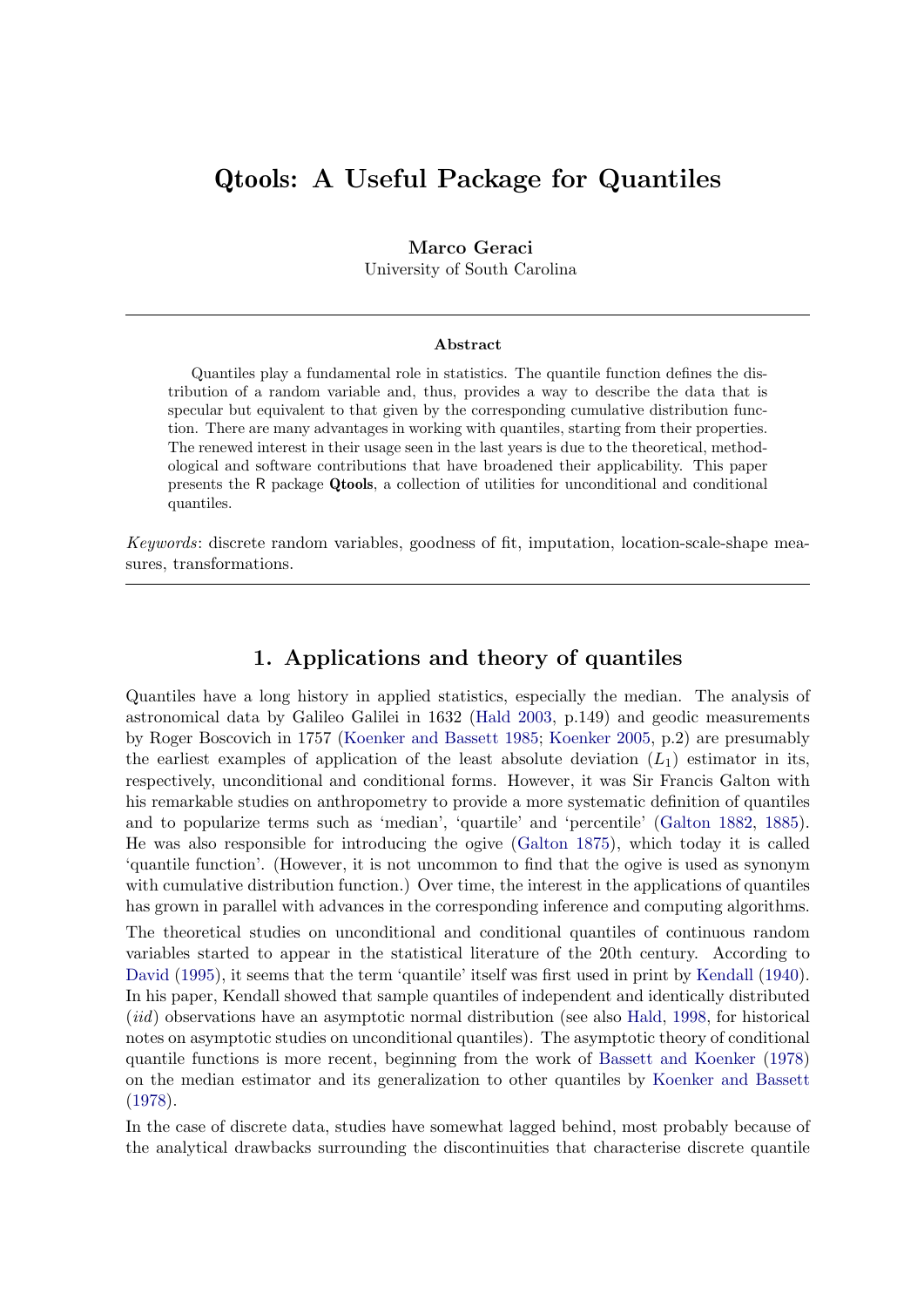functions. Some forms of approximation to continuity have been recently proposed to study the large sample behavior of quantile estimators. For example, [Ma, Genton, and Parzen](#page-33-0) [\(2011\)](#page-33-0) have demonstrated the asymptotic normality of unconditional sample quantiles based on the definition of the mid-distribution function [\(Parzen](#page-33-1) [2004\)](#page-33-1). [Machado and Santos Silva](#page-33-2) [\(2005\)](#page-33-2) proposed inferential approaches to the estimation of conditional quantiles for counts based on data jittering.

Finally, it is worth mentioning that asymptotic results are also available for unconditional (see for example [Oberhofer and Haupt](#page-33-3) [2005,](#page-33-3) and references therein) and conditional [\(Parente and](#page-33-4) [Santos Silva](#page-33-4) [2016\)](#page-33-4) sample quantiles when data are not independent, as well as for nonlinear median functions [\(Wang](#page-34-0) [1995\)](#page-34-0).

Functions implementing quantile methods can be found in common statistical software. A considerable number of R (R [Core Team](#page-34-1) [2015\)](#page-34-1) packages that provide such functions is available on the Comprehensive R Archive Network (CRAN). The base package stats (R [Core Team](#page-34-1) [2015\)](#page-34-1) contains basic functions to estimate sample quantiles or to compute quantiles of common parametric distributions. Functions for less traditional parametric models are interspersed between packages as auxiliary functions or collected systematically in dedicated packages (e.g., [Hankin and Lee](#page-32-6) [2006;](#page-32-6) [Nadarajah and Rocha](#page-33-5) [2016\)](#page-33-5). The quantreg package [\(Koenker](#page-32-7) [2013\)](#page-32-7) is arguably a benchmark for distribution-free estimation of linear quantile regression models, as well as the base for other packages which makes use of linear programming (LP) algorithms [\(Koenker and D'Orey](#page-32-8) [1987;](#page-32-8) [Koenker and Park](#page-33-6) [1996\)](#page-33-6). Other contributions to the modeling of conditional quantile functions include packages for Bayesian regression, e.g., bayesQR [\(Benoit, Al-Hamzawi, Yu, and den Poel](#page-30-1) [2014\)](#page-30-1) and BSquare [\(Smith and Reich](#page-34-2) [2013\)](#page-34-2), and the lqmm package [\(Geraci and Bottai](#page-31-4) [2014;](#page-31-4) [Geraci](#page-31-5) [2014\)](#page-31-5) for random-effects regression.

The focus of this paper is on the R package Qtools, a collection of utilities for unconditional and conditional quantiles which includes functions for the analysis of the location, scale and shape of a distribution, and transformation-based quantile regression. Additional functions in the package provide methods for restricted quantile regression, quantile-based multiple imputation, and quantile regression for discrete responses.

## 2. Unconditional quantiles

### 2.1. Definition of quantiles and their properties

Let Y be a random variable with cumulative distribution function (CDF)  $F_Y$  and support  $S_Y$ . The CDF, calculated at  $y \in S_Y$ , returns the probability  $F_Y(y) \equiv p = \Pr(Y \le y)$ . The quantile function (QF) is defined as  $Q(p) = \inf_y \{F_Y(y) \geq p\}$ ,  $0 < p < 1$ . (Some authors consider  $0 \le p \le 1$ . For practical purposes, it is simpler to exclude the endpoints 0 and 1.) When  $F_Y$ is continuous and strictly monotone (hence,  $f_Y(y) \equiv F'_Y(y) > 0$  for all  $y \in S_Y$ ), the quantile function is simply the inverse of  $F_Y$ . In other cases, the one-to-one relationship between the values of Y and the probability  $p$  is lost where the distribution function is piecewise constant and, by convention, the quantile p is defined as the smallest value y such that  $F_Y(y)$  is at least p.

Quantiles enjoy a number of properties. An excellent overview is given by [Gilchrist](#page-31-6) [\(2000\)](#page-31-6). The advantages of using quantiles rather than probabilities lie in their 'algebraic' properties which can be summarized in: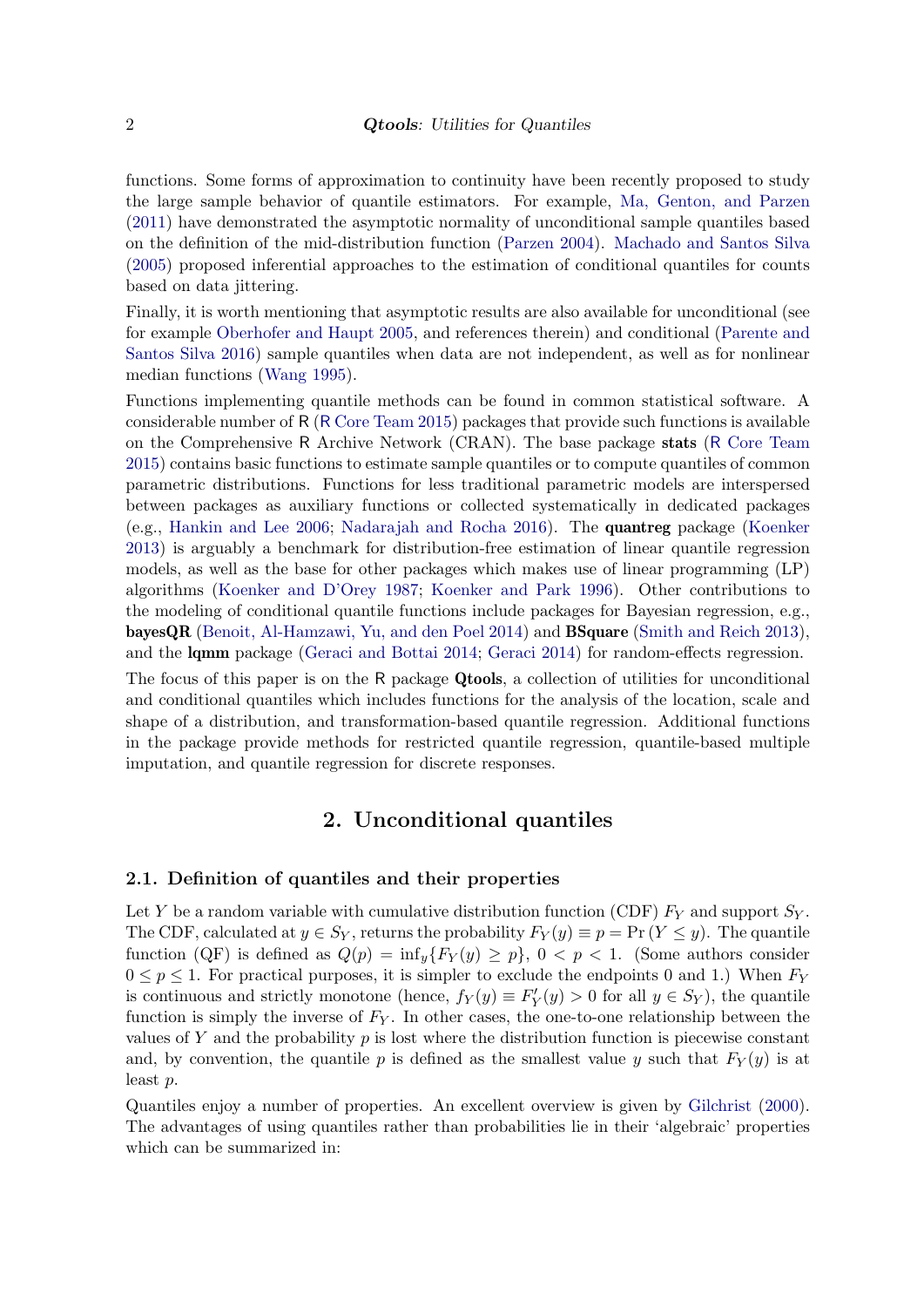- 1.  $Q_{a+bY}(p) = a + bQ_Y(p)$ ,  $a \in \mathbb{R}$ ,  $b \in \mathbb{R}_+$  (location-shift rule);
- 2. if  $Q_1(p)$  and  $Q_2(p)$  are two QFs, then  $Q_1(p) + Q_2(p)$  is a QF (addition rule);
- 3. if  $Q_1(p)$  and  $Q_2(p)$  are two QFs, then  $\pi Q_1(p) + (1 \pi)Q_2(p)$ ,  $0 \le \pi \le 1$ , lies between the two distributions (intermediate rule);
- 4. if  $Q_1(p)$  and  $Q_2(p)$  are two positive QFs, then  $Q_1(p) \cdot Q_2(p)$  is a QF (**multiplication** rule);
- 5. if  $Q_Y(p)$  is the QF of Y, the reflection  $-Q_Y(1-p)$  is the QF of  $-Y$  (**reflection rule**);
- 6. if  $Q_Y(p)$  is the QF of Y, the reciprocal  $1/Q_Y(1-p)$  is the QF of  $1/Y$  (**reciprocal rule**);
- 7. if  $h(\cdot)$  is a non-decreasing function on R, then  $Q_{h(Y)}(p) = h\{Q_Y(p)\}\$ . Hence  $Q_Y(p) = h\{Q_{h(Y)}(p)\}$ .  $h^{-1}\left\{Q_{h(Y)}(p)\right\}$  (Q-tranformation rule or equivariance to monotone transformations).

(Note that, in general, the last property does not hold for the expected value, i.e.,  $E\{h(Y)\}\neq$  $h \{E(Y)\}\.$ 

Sample quantiles for a random variable  $Y$  can be calculated in a number of ways, depending on how they are defined [\(Hyndman and Fan](#page-32-9) [1996\)](#page-32-9). For example, the function quantile in the base package stats provides nine different sample quantile estimators, which are based on the sample order statistics or the inverse of the empirical CDF. These estimators are distributionfree as they do not depend on any parametric assumption about  $F$  (or  $Q$ ). Alternatively, one could consider a model for F (or Q), indexed by some low-dimensional parameter, say  $\theta$ . Estimation of  $\theta$  can be carried out efficiently using one of several available methods, such as maximum likelihood estimation (MLE), the method of moments and the method of percentiles [\(Gilchrist](#page-31-6) [2000\)](#page-31-6). The focus of the package Qtools is on the distribution-free approach.

### 2.2. Sample quantiles and large- $n$  properties

Let  $\mathcal{Y}_n = (Y_1, Y_2, \ldots, Y_n)$  be an *iid* sample of size *n* from the population  $F_Y$ . Let  $\xi_p$  denote the pth population quantile and  $\hat{\xi}_p$  the corresponding sample quantile based on the sample  $\mathcal{Y}_n$ . (The subscripts will be dropped occasionally to ease notation, e.g., F will be used in place of  $F_Y$  or  $\xi$  in place of  $\xi_p$ .) In the continuous case, it is well known that  $\sqrt{n}(\hat{\xi}_p - \xi_p)$  is approximately normal with mean zero and variance

<span id="page-2-0"></span>
$$
\omega^2 = \frac{p(1-p)}{\{f_Y(\xi_p)\}^2}.\tag{1}
$$

A more general result is obtained when the  $Y_i$ 's are independent with common  $\xi_p$  but different distribution function, i.e.,  $Y_i \sim F_{Y_i}$ . In this case the variance depends on the density  $f_{Y_i}$ , i.e.,

$$
\omega_i^2 = \frac{p(1-p)}{\{f_{Y_i}(\xi_p)\}^2}.\tag{2}
$$

The density evaluated at the pth quantile,  $f(\xi_p)$ , is called density-quantile function by [Parzen](#page-33-7) [\(1979\)](#page-33-7). Its reciprocal,  $s(p) \equiv 1/f(\xi_p)$ , is called sparsity function [\(Tukey](#page-34-3) [1965\)](#page-34-3) or quantile-density function [\(Parzen](#page-33-7) [1979\)](#page-33-7). It is easy to verify that  $s(p) = dQ(p)/dp$ .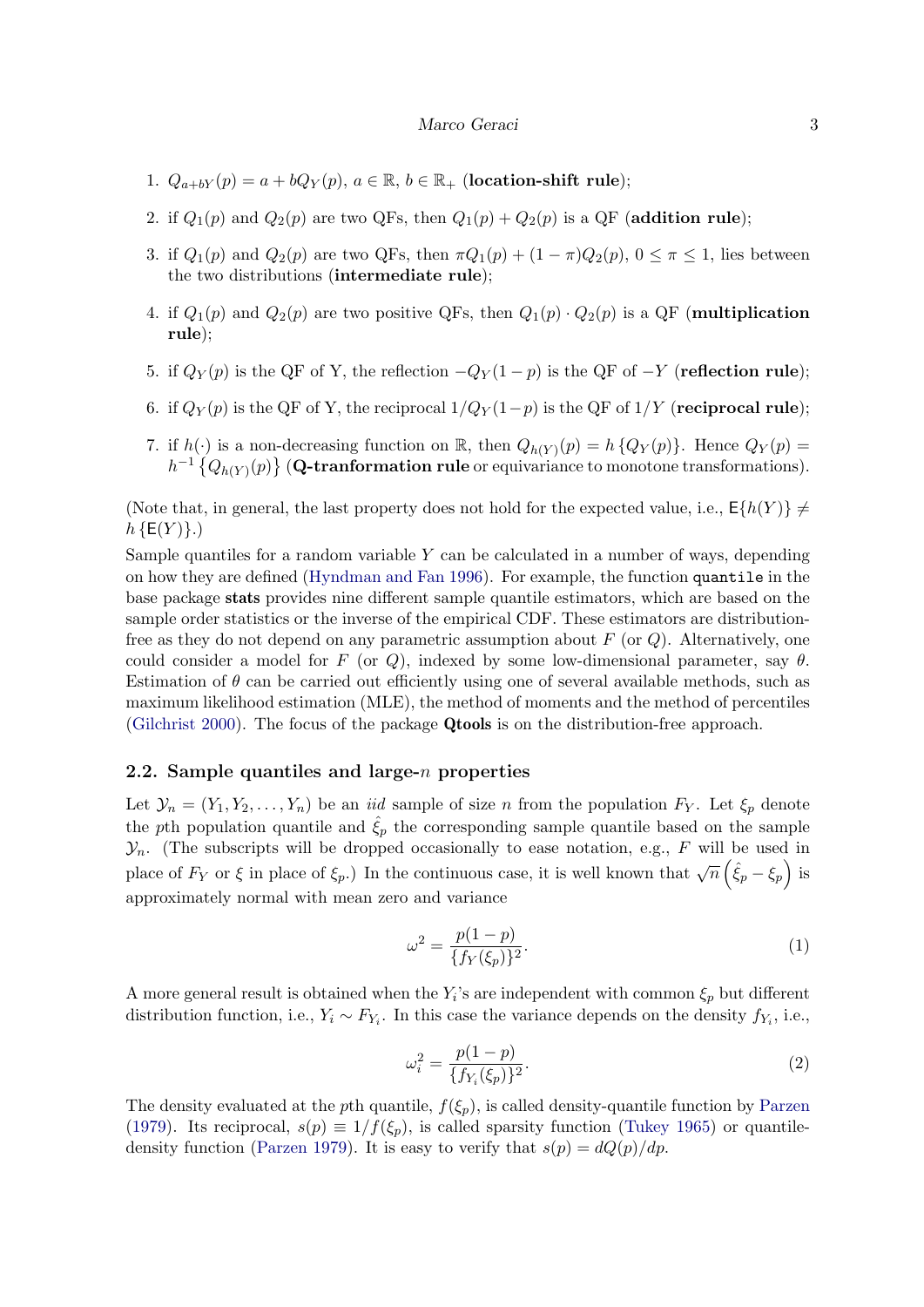As mentioned previously, the discontinuities of  $F<sub>Y</sub>$  when Y is discrete represent a mathematical inconvenience. Ma [et al.](#page-33-0)  $(2011)$  derived the asymptotic distribution of the sample midquantiles, that is, the sample quantiles based on the mid-distribution function (mid-CDF). The latter is defined as  $F_Y^{mid}(y) = F_Y(y) - 0.5p_Y(y)$ , where  $p_Y(y)$  denotes the probability mass function [\(Parzen](#page-33-1) [2004\)](#page-33-1). In particular, they showed that, as n becomes large,  $\sqrt{n}(\hat{\xi}_p - \xi_p)$  is approximately normal with mean 0. Under *iid* assumptions, the expression for the variance  $\omega^2$  is similar to that in [\(1\)](#page-2-0); see Ma *[et al.](#page-33-0)* [\(2011\)](#page-33-0) for details.

The package Qtools provides the functions midecdf and midquantile, which return objects of class 'midecdf' or 'midquantile', respectively, containing: the values or the probabilities at which mid-cumulative probabilities or mid-quantiles are calculated  $('x')$ , the mid-cumulative probabilities or the mid-quantiles  $({\bf v})$ , and the function that linearly interpolates those coordinates ('fn'). An example is shown below using data simulated from a Poisson distribution.

```
R> library("Qtools")
R> set.seed(467)
R> y <- rpois(1000, 4)
R> pmid <- midecdf(y)
R> xmid <- midquantile(y, probs = pmid$y)
R> pmid
Empirical mid-ECDF
Call:
midedf(x = y)R> xmid
Empirical mid-ECDF
Call:
midquantile(x = y, probs = pmid$y)
```
A confidence interval for sample mid-quantiles can be obtained using confint.midquantile. This function is applied to the output of midquantile and returns an object of class 'data.frame' containing sample mid-quantiles, lower and upper bounds of the confidence interval of a given level (95% by default), along with standard errors as an attribute named 'stderr'. This is shown below using the sample y generated in the previous example.

```
R> xmid <- midquantile(y, probs = 1:3/4)
R > x <- confint(xmid, level = 0.95)
R > xmidquantile lower upper
25% 2.540000 2.416462 2.663538
50% 3.822816 3.693724 3.951907
75% 5.254902 5.072858 5.436946
R> attr(x, "stderr")
```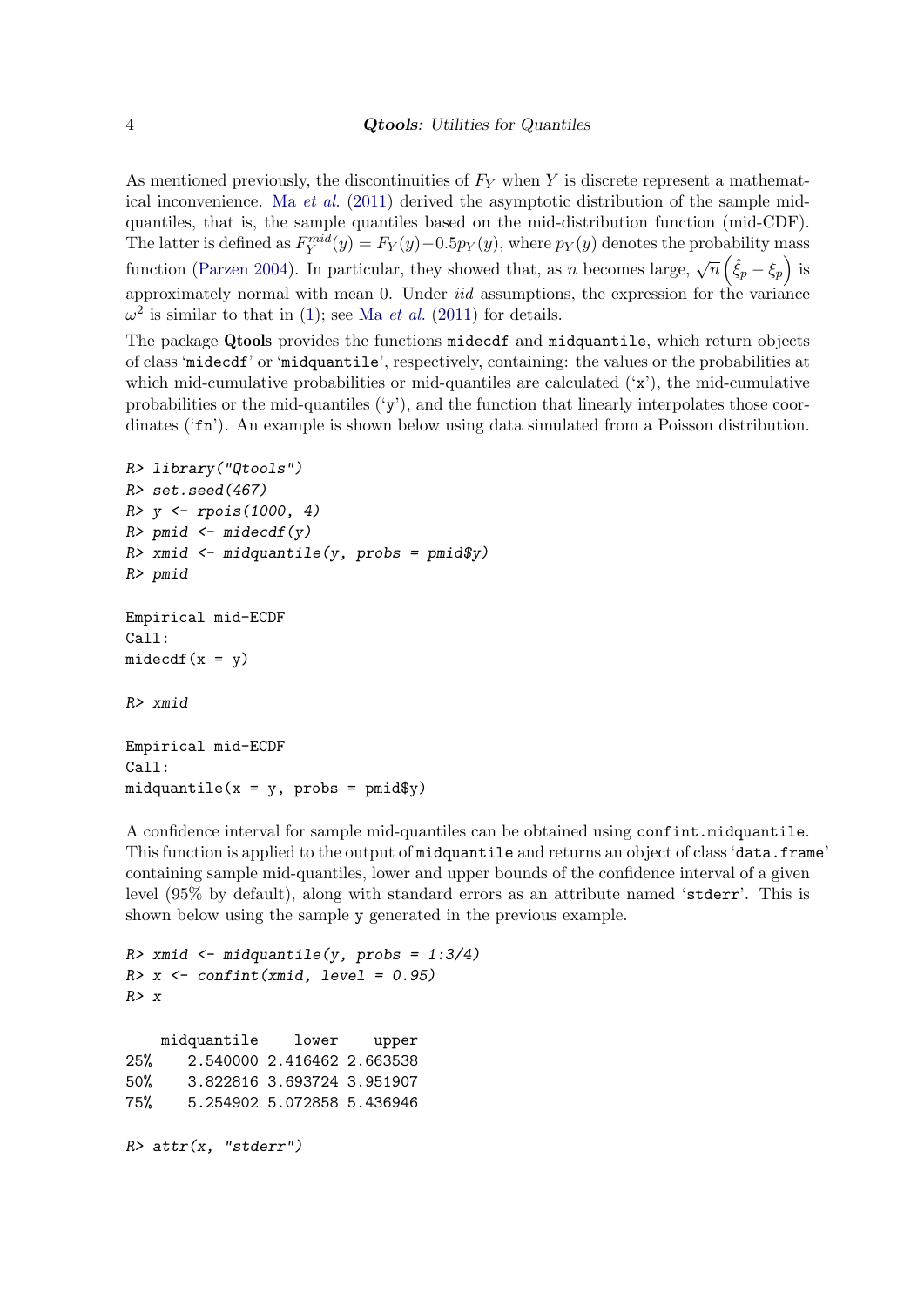

<span id="page-4-0"></span>Figure 1: Cumulative distribution (a) and quantile (b) functions for simulated Poisson data. The ordinary cumulative distribution function (CDF) and quantile function (QF) are represented by step-functions (grey lines), with the convention that, at the point of discontinuity or 'jump', the function takes its value corresponding to the ordinate of the filled circle as opposed to that of the hollow circle. The mid-CDF and mid-QF are represented by filled squares, while the piecewise linear functions (dashed lines) connecting the squares represent continuous versions of, respectively, the ordinary CDF and QF.

#### [1] 0.06295447 0.06578432 0.09276875

Finally, a plot method is available for both midecdf and midquantile objects. An illustration is given in Figure [1.](#page-4-0) The mid-distribution and mid-quantile functions are discrete and their values are marked by filled squares. The piecewise linear functions connecting the filled squares represent continuous versions of the CDF and QF which interpolate between the steps of, respectively, the ordinary CDF and quantile functions. Note that the argument jumps is a logical value indicating whether values at jumps should be marked.

```
R > par(mfrow = c(1,2))R> plot(pmid, xlab = "y", ylab = "CDF", jumps = TRUE)
R> points(pmid$x, pmid$y, pch = 15)
R> plot(xmid, xlab = "p", ylab = "Quantile", jumps = TRUE)
R> points(xmid$x, xmid$y, pch = 15)
```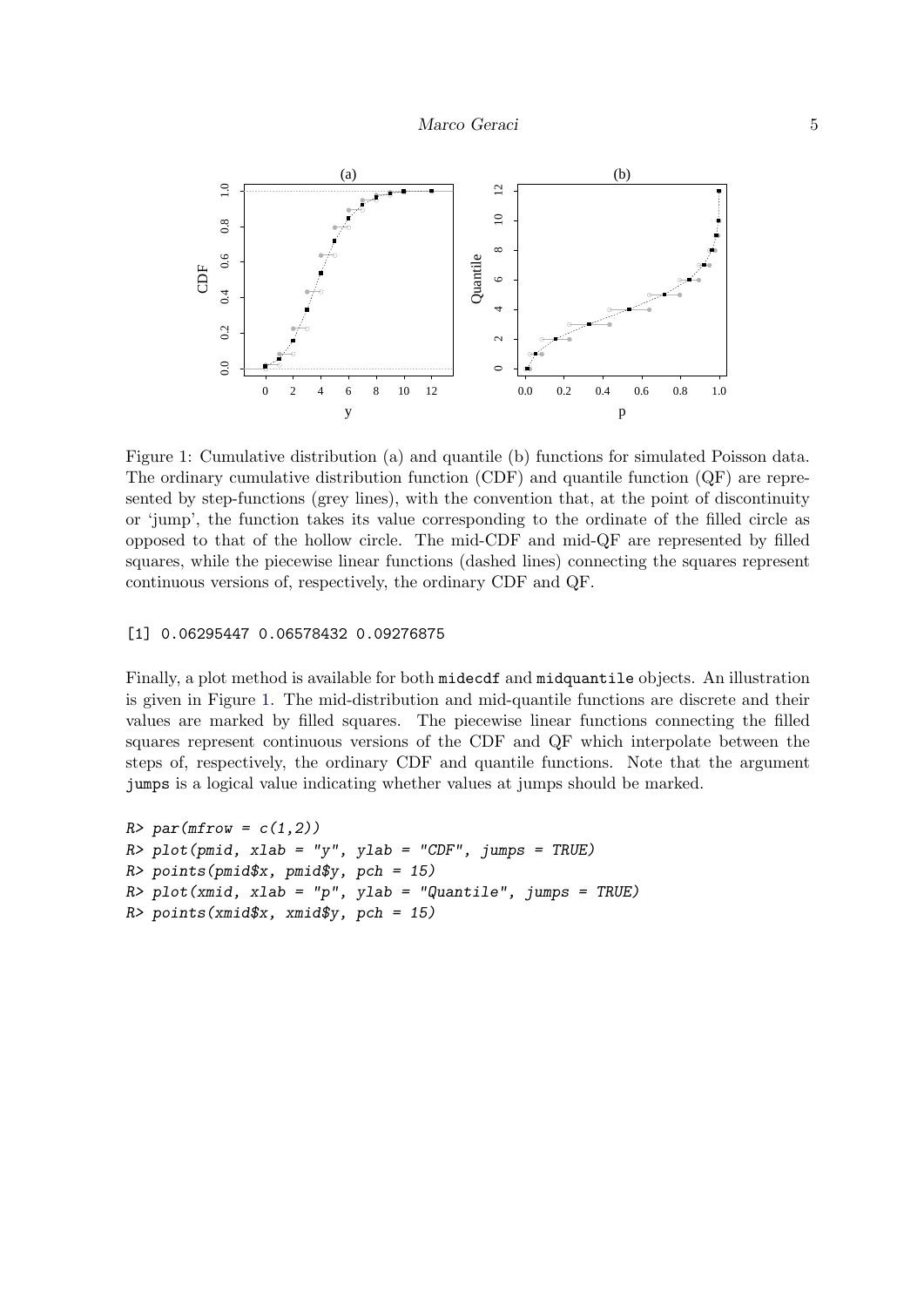#### 2.3. LSS - Location, scale and shape of a distribution

Since the cumulative distribution and quantile functions are two sides of the same coin, the location, scale and shape (LSS) of a distribution can be examined using one or the other. Well-known quantile-based measures of location and scale are the median and inter-quartile range (IQR), respectively. Similarly, there are also a number of quantile-based measures for skewness and kurtosis [\(Groeneveld and Meeden](#page-32-10) [1984;](#page-32-10) [Groeneveld](#page-32-11) [1998;](#page-32-11) [Jones, Rosco, and](#page-32-12) [Pewsey](#page-32-12) [2011\)](#page-32-12).

Define the 'central' portion of the distribution as that delimited by the quantiles  $Q(p)$  and  $Q(1-p)$ ,  $0 < p < 0.5$ , and define the 'tail' portion as that lying outside these quantiles. Let  $IPR(p) = Q(1-p) - Q(p)$  denote the inter-quantile range at level p. Building on the results by [Horn](#page-32-13) [\(1983\)](#page-32-13) and [Ruppert](#page-34-4) [\(1987\)](#page-34-4), [Staudte](#page-34-5) [\(2014\)](#page-34-5) considered the following identity:

<span id="page-5-1"></span><span id="page-5-0"></span>
$$
\underbrace{\frac{IPR(p)}{IPR(r)}}_{\text{kurtosis}} = \underbrace{\frac{IPR(p)}{IPR(q)}}_{\text{tail-weight}} \cdot \underbrace{\frac{IPR(q)}{IPR(r)}}_{\text{peakedness}},
$$
\n(3)

where  $0 < p < q < r < 0.5$ . These quantile-based measures of shape are sign, location and scale invariant. As compared to moment-based indices, they are also more robust to outliers and easier to interpret [\(Groeneveld](#page-32-11) [1998;](#page-32-11) [Jones](#page-32-12) et al. [2011\)](#page-32-12).

It is easy to verify that a quantile function can be written as

$$
Q(p) = Q(0.5) + \frac{1}{2} \underbrace{IPR(0.25)}_{\text{median}} \cdot \underbrace{\frac{IPR(p)}{IPR(0.25)}}_{\text{shape index}} \cdot \underbrace{\left(\frac{Q(p) + Q(1-p) - 2Q(0.5)}{IPR(p)} - 1\right)}_{\text{skewness index}}.
$$
 (4)

This identity establishes a relationship between the location (median), scale (IQR) and shape of a distribution. (This identity appears in [Gilchrist](#page-31-6) [\(2000,](#page-31-6) p.74) with an error of sign. See also [Benjamini and Krieger](#page-30-2) [\(1996,](#page-30-2) eq.1).) The quantity  $IPR(p)/IPR(0.25)$  in [\(4\)](#page-5-0) is loosely defined as 'shape index' [\(Gilchrist](#page-31-6) [2000,](#page-31-6) p.72), although it can be seen as the tailweight measure given in  $(3)$  when  $p < 0.25$ . For symmetric distributions, the contribution of the skewness index [\(Gilchrist](#page-31-6) [2000,](#page-31-6) p.53) vanishes. Note that the skewness index not only is location and scale invariant, but is also bounded between −1 and 1 (as opposed to the Pearson's third standardized moment which can be infinite or even undefined).

The function qlss provides a quantile-based LSS summary as defined in [\(4\)](#page-5-0) of either a theoretical or an empirical distribution. It returns an object of class 'qlss', which is a list containing measures of location (median), scale (IQR and IPR), and shape (skewness and shape indices) for each of the probabilities specified in the argument probs (by default, probs  $= 0.1$ ). The quantile-based LSS summary of the normal distribution is given in the example below for  $p = 0.1$ . The argument fun can take any quantile function whose probability argument is named 'p' (this is the case for many standard quantile functions in R, e.g.,  $qt$ , qchisq, qf, etc.).

```
R > qlss(fun = "qnorm", probs = 0.1)
call:
qlss.default(fun = "qnorm", probs = 0.1)
```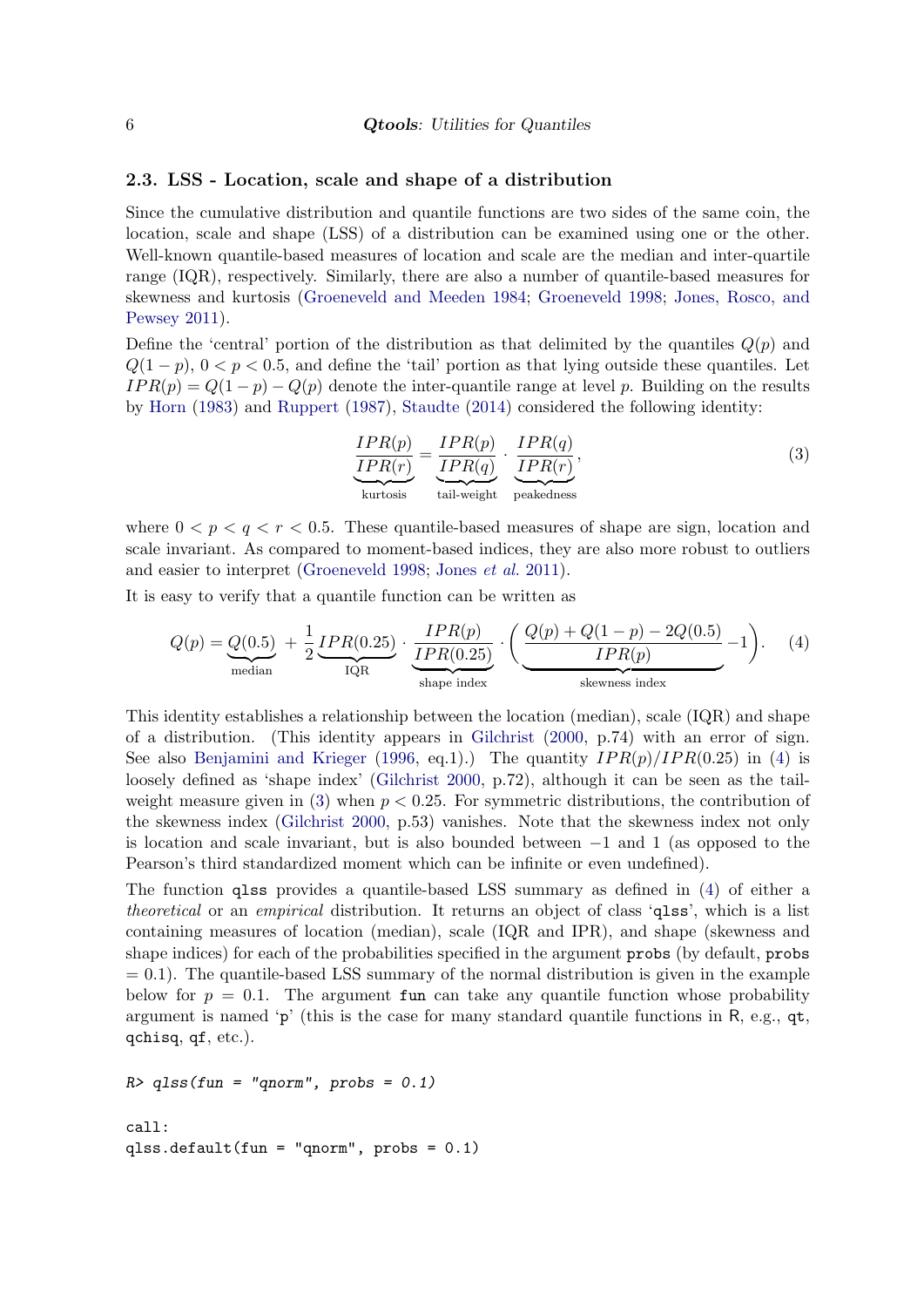Unconditional Quantile-Based Location, Scale, and Shape

```
** Location **
Median
[1] 0
** Scale **
Inter-quartile range (IQR)
[1] 1.34898
Inter-quantile range (IPR)
     0.1
2.563103
** Shape **
Skewness index
0.1
  0
Shape index
     0.1
1.900031
```
An empirical example is now illustrated using the faithful data set, which contains 272 observations on waiting time (minutes) between eruptions and the duration (minutes) of the eruption for the Old Faithful geyser in Yellowstone National Park, Wyoming, USA. Summary statistics are given in Table [1.](#page-6-0)

|              | Minimum | $Q_1$ | Q2        |        | Q3 Maximum |
|--------------|---------|-------|-----------|--------|------------|
| Waiting time | 43.0    |       | 58.0 76.0 | - 82.0 | 96.0       |
| Duration     |         | 22    | 4.0       | 4.5    | 5.1        |

```
Table 1: Minimum, maximum and three quartiles (Q1, Q2, Q3) for waiting time and duration
in the Old Faithful Geyser data set.
```
Suppose the interest is in describing the distribution of waiting times. The density, as estimated using density.default, is plotted in Figure [2,](#page-7-0) along with the mid-quantile function. The distribution is bimodal with peaks at around 54 and 80 minutes. Note that qlss takes the argument type as well as any other argument for the function quantile.

```
R> y <- faithful$waiting
R > q l s s (y, prob s = c(0.05, 0.1, 0.25), type = 7)call:
qlss.numeric(x = y, probs = c(0.05, 0.1, 0.25), type = 7)
Unconditional Quantile-Based Location, Scale, and Shape
** Location **
Median
```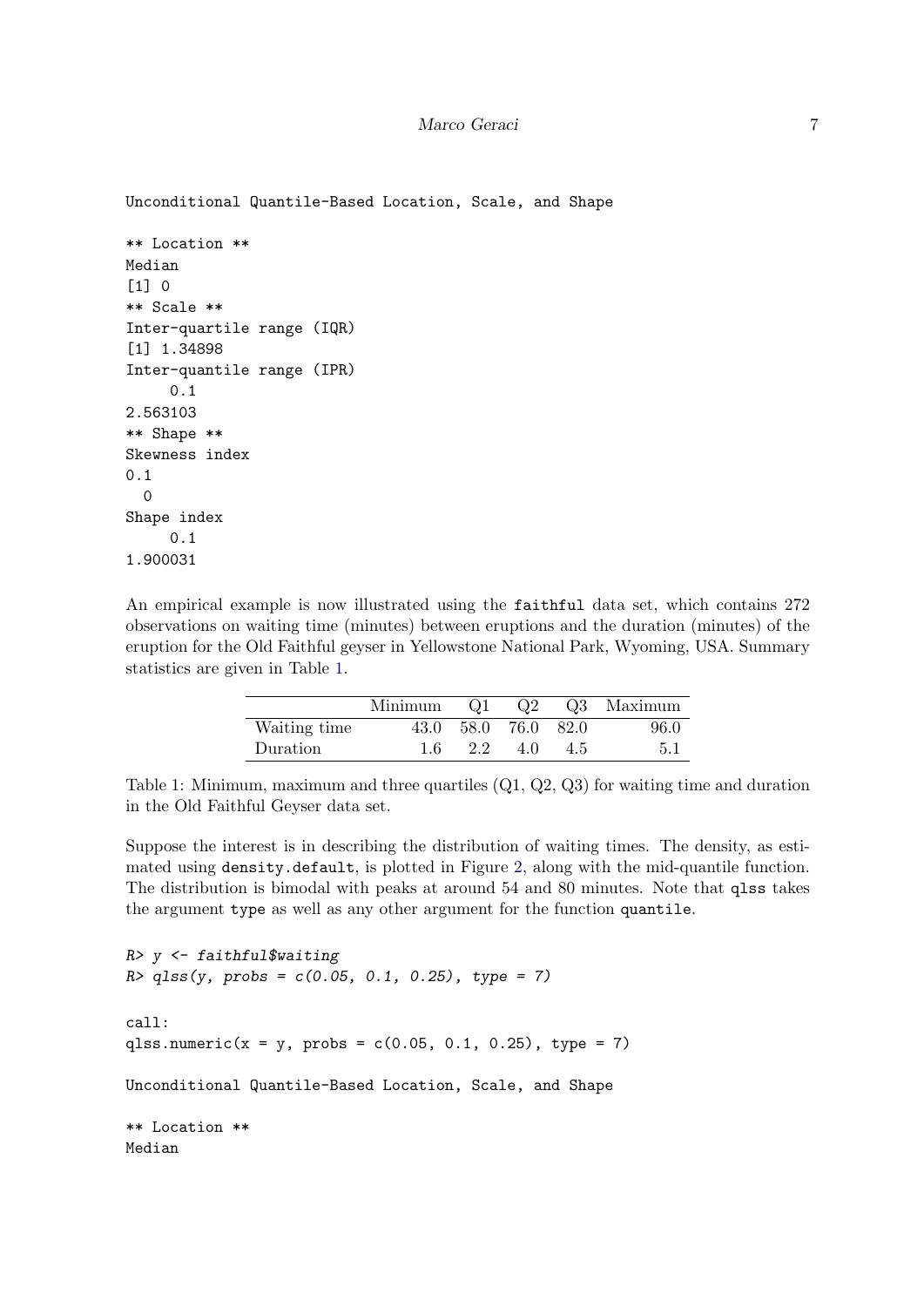

<span id="page-7-0"></span>Figure 2: Estimated density (a) and empirical mid-quantile (b) functions of waiting time between eruptions in the Old Faithful Geyser data set.

```
[1] 76
** Scale **
Inter-quartile range (IQR)
[1] 24
Inter-quantile range (IPR)
0.05 0.1 0.25
 41 35 24
** Shape **
Skewness index
     0.05 0.1 0.25
-0.3658537 -0.4285714 -0.5000000Shape index
   0.05 0.1 0.25
1.708333 1.458333 1.000000
```
At  $p = 0.1$ , the skewness index is approximately  $-0.43$ , which denotes a rather strong left asymmetry. As for the shape index, which is equal to 1.46, one could say that the tails of this distribution weigh less than those of a normal distribution (1.90), though of course a comparison between unimodal and bimodal distributions is not meaningful.

## 3. Conditional quantiles

## <span id="page-7-1"></span>3.1. Linear models

Conditional modeling of quantiles can be easily illustrated starting from the simple case in which two populations are contrasted in relation to some characteristic Y. Let  $F_0(y)$  and  $F_1(y)$  denote the cumulative distribution functions (CDFs) of Y in the two populations, and let  $\mu_0 = \int_{-\infty}^{\infty} y dF_0(y)$  and  $\mu_1 = \int_{-\infty}^{\infty} y dF_1(y)$  be their respective means. The two CDFs are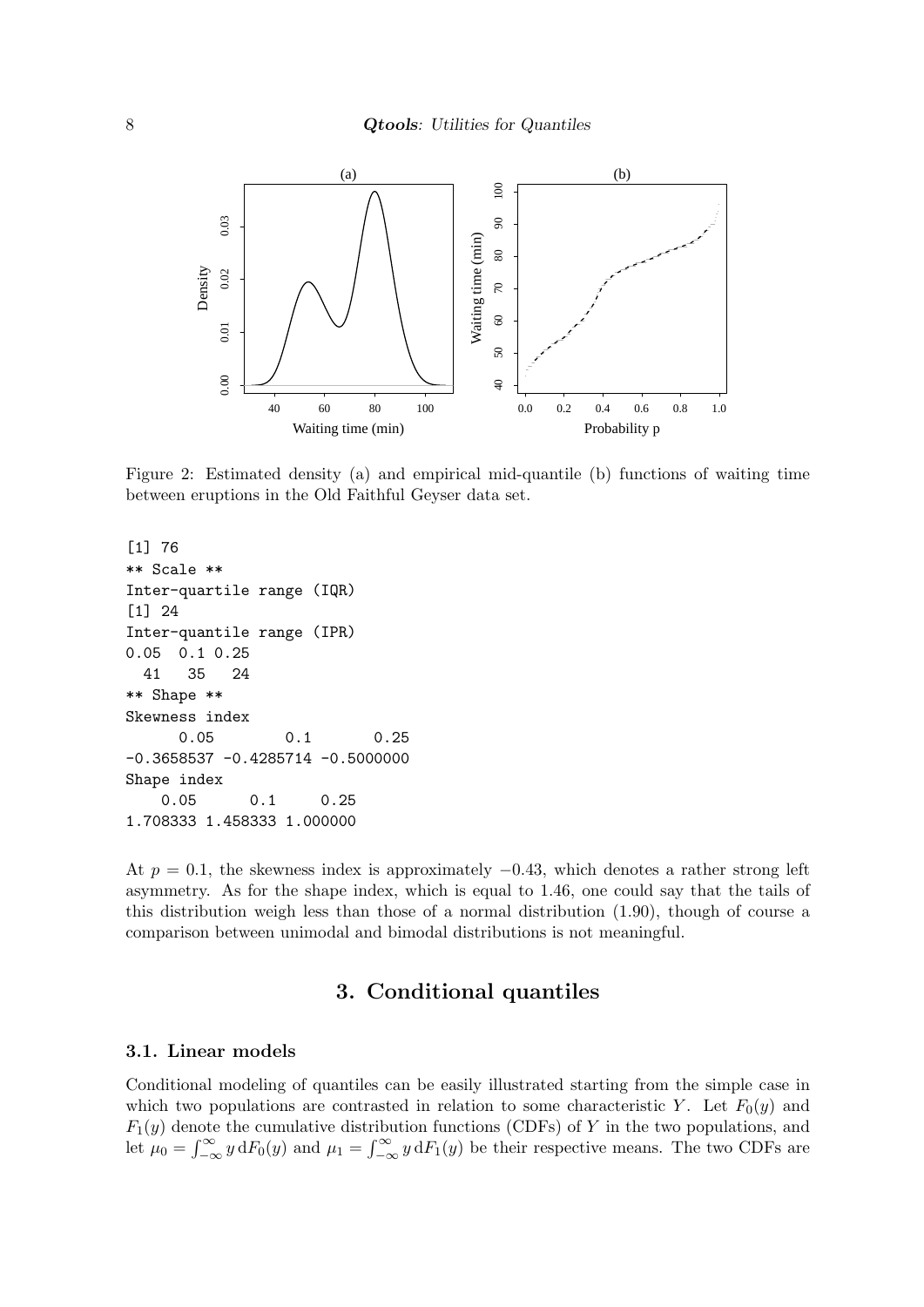

<span id="page-8-0"></span>Figure 3: (a) Probability difference (à la Kolmogorov–Smirnov); (b) Quantile difference (à la Lehmann–Doksum).

plotted in Figure [3.](#page-8-0) The question of whether and how  $F_1$  differs from  $F_0$  can be approached by comparing, for any fixed value  $y$ , the distance between the CDFs along the probability (vertical) axis. Therefore

$$
\Delta_p(y) = F_1(y) - F_0(y).
$$

A discrepancy between the two distributions at some value y would result in a positive or negative  $\Delta_p(y)$ . The largest (in magnitude) of all the differences  $\Delta_p(y)$  is used to calculate the Kolmogorov–Smirnov test statistic. Plot (a) in Figure [3](#page-8-0) shows the case in which  $F_1$ is stochastically dominated by  $F_0$ , thus  $\Delta_p(y) < 0$  for  $-\infty < y < \infty$ . A complementary approach consists in comparing, for any fixed value  $p$ , the distance of the CDFs along the quantile (horizontal) axis. Therefore

$$
\Delta_y(p) = F_1^{-1}(p) - F_0^{-1}(p)
$$

gives the contrast between the pth quantiles of the two distributions. This is also called 'quantile treatment effect' [\(Doksum](#page-31-7) [1974;](#page-31-7) [Lehmann](#page-33-8) [1975;](#page-33-8) [Koenker and Xiao](#page-33-9) [2002\)](#page-33-9). An illustration is given in plot (b), Figure [3.](#page-8-0)

In general, the pth linear QR model is of the form

<span id="page-8-1"></span>
$$
Q_{Y|X}(p) = \mathbf{x}^\top \boldsymbol{\beta}(p) \tag{5}
$$

where x is a k-dimensional vector of covariates (including 1 as first element) and  $\beta(p)$  =  $[\beta_0(p), \beta_1(p), \ldots, \beta_{k-1}(p)]^\top$  is a vector of coefficients. The 'slopes'  $\beta_i(p), j = 1, \ldots, k-1$ , have the usual interpretation of partial derivatives. For example, in case of the simple model  $Q_{Y|X}(p) = \beta_0(p) + \beta_1(p)x$ , one obtains

$$
\frac{\partial Q_{Y|X}(p)}{\partial x} = \beta_1(p).
$$

Estimation can be carried out using LP algorithms which, given a sample  $(\mathbf{x}_i, y_i)$ ,  $i = 1, \ldots, n$ , solve

$$
\min_{b \in \mathbb{R}^k} \sum_{i=1}^n \kappa_p \left( y_i - \mathbf{x}_i^\top \mathbf{b} \right),
$$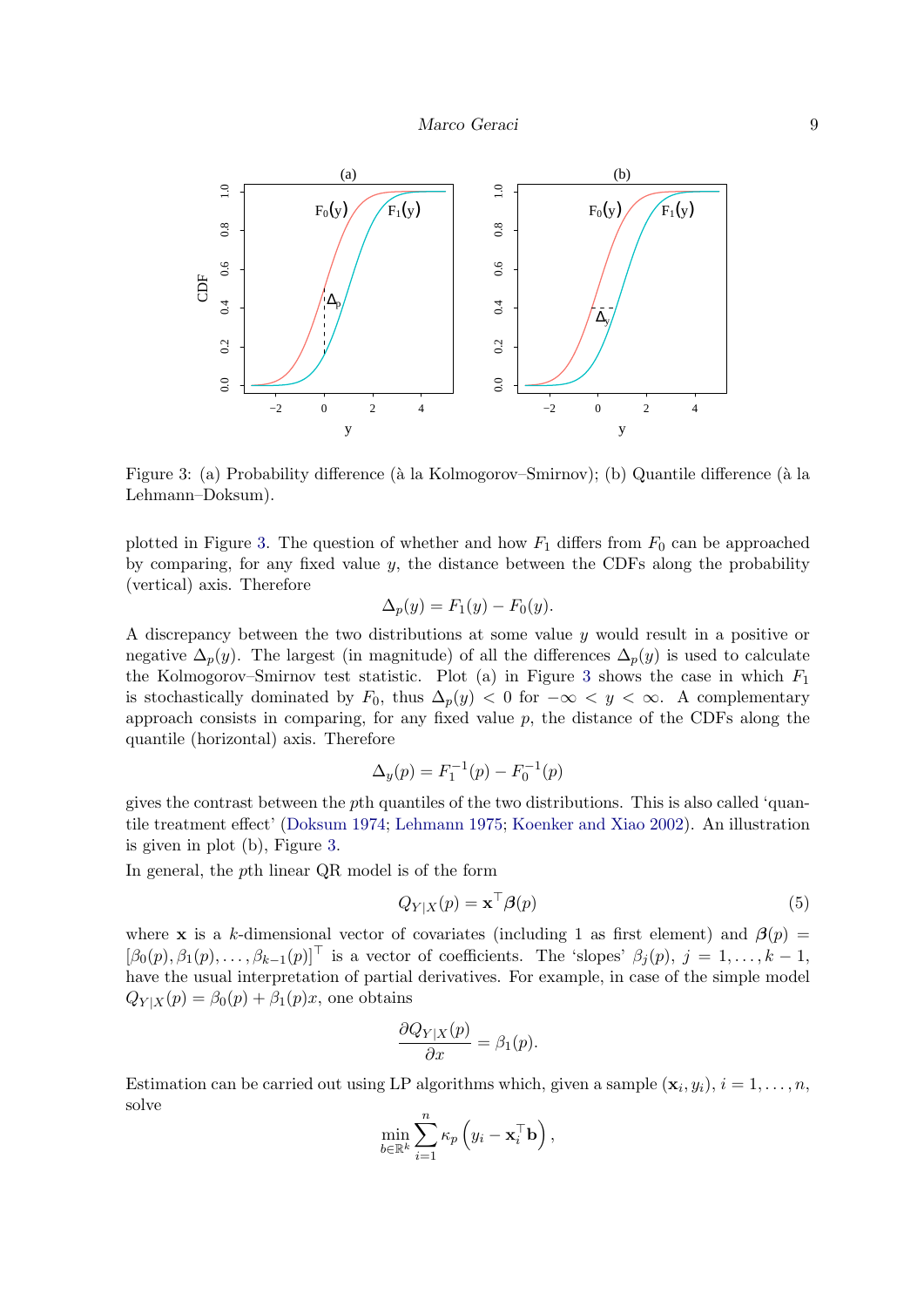#### 10 **Qtools**: Utilities for Quantiles

where  $\kappa_p(u) = u(p - I(u < 0)), 0 < p < 1$ , is the check loss function.

Large-n approximation of standard errors can be obtained from the sampling distribution of the linear quantile estimators. The quantity  $\sqrt{n}$   $(\hat{\beta}(p) - \beta(p))$  has a limiting centered normal distribution whose scale depends on whether the observations are assumed to be *iid* or *nid.* Let  $f_{Y|X}$  denote the density of Y conditional on X and  $\xi_p \equiv \mathbf{x}^\top \boldsymbol{\beta}(p)$ . In the nid case, the asymptotic variance-covariance matrix of  $p$ -th regression quantile is defined by the sandwich variance estimator [\(Koenker](#page-32-2) [2005,](#page-32-2) p.74)

<span id="page-9-1"></span>
$$
V = p(1 - p)H^{-1}DH^{-1}
$$
\n(6)

where  $D = \lim_{n \to \infty} n^{-1} \sum_{i=1}^n \mathbf{x}_i \mathbf{x}_i^{\top}$  and  $H = \lim_{n \to \infty} n^{-1} \sum_{i=1}^n \mathbf{x}_i \mathbf{x}_i^{\top} f_{Y_i|X_i}(\xi_p)$ . In the *iid* case, the conditional density is constant and the above expression simplifies to



$$
V = \omega^2 D^{-1} \tag{7}
$$

<span id="page-9-0"></span>Figure 4: (a) Waiting times between eruptions against durations of eruptions (dashed vertical line drawn at 3 minutes) in the Old Faithful Geyser data set. (b) Mid-CDF of waiting time by duration of eruption (solid line, shorter than 3 minutes; dashed line, longer than 3 minutes).

Waiting times between eruptions are plotted against the durations of the eruptions in Figure [4.](#page-9-0) Two clusters of observations can be defined for durations below and above 3 minutes (see also [Azzalini and Bowman](#page-30-3) [1990\)](#page-30-3). The distribution shows a strong bimodality as already illustrated in Figure [2,](#page-7-0) which is also apparent in the sample quantile function. The latter is initially convex up to about  $p = 0.35$ , then concave until  $p = 0.65$ , and then convex again. Unsurprisingly, the proportion of observations with duration less than 3 minutes is approximately 35%.

A dummy variable for durations equal to or longer than 3 minutes is created to define the two distributions and included as covariate  $X$  in a model as the one specified in  $(5)$ . The latter is then fitted to the Old Faithful Geyser data using the function rq in the R package quantreg [\(Koenker](#page-32-7) [2013\)](#page-32-7). The coefficient for x, therefore, is an estimate of the quantile difference  $\Delta_y(p)$ . The latter is calculated for  $p \in \{0.1, 0.25, 0.5, 0.75, 0.9\}$  in the following example: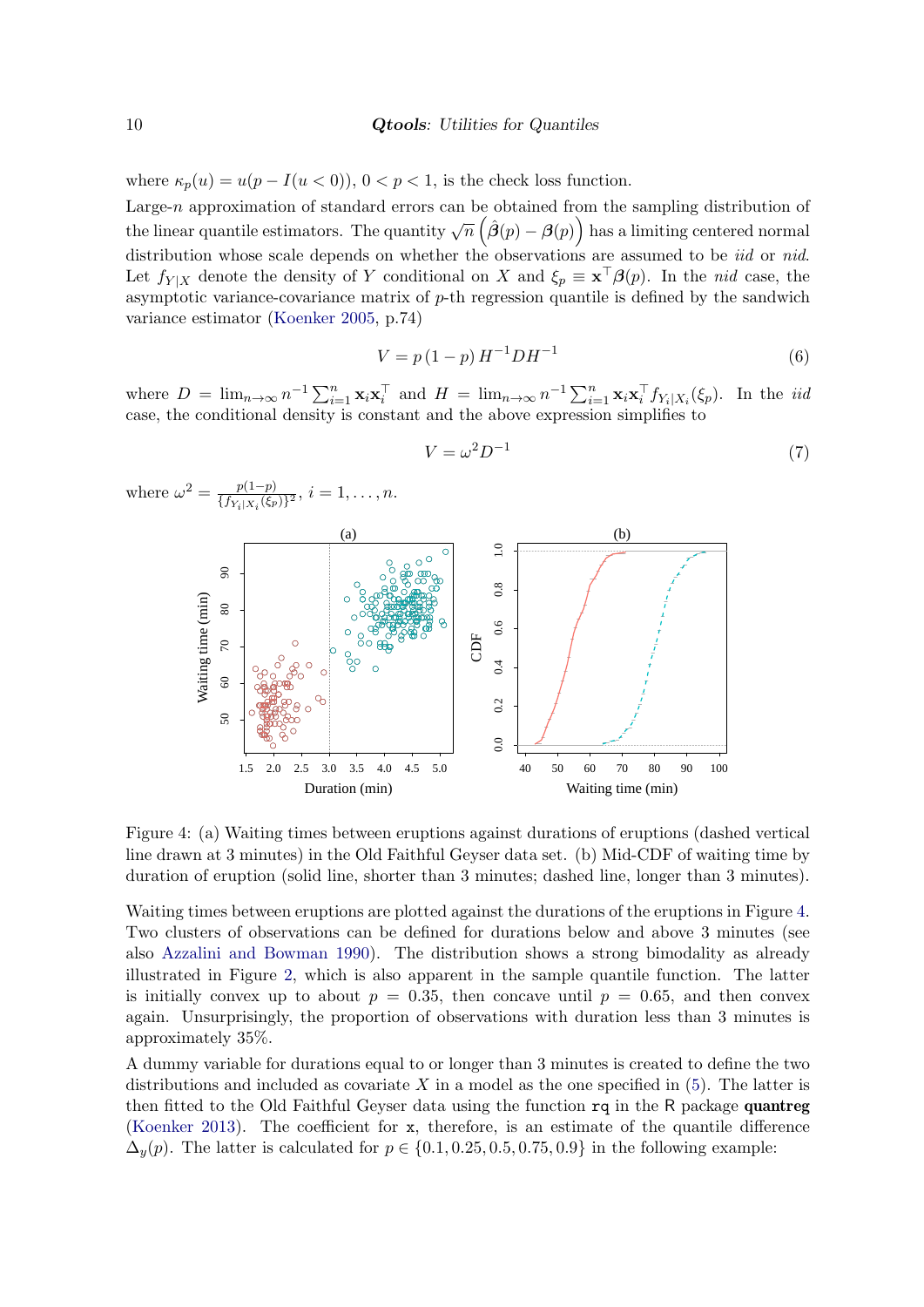#### Marco Geraci  $11$

```
R> require("quantreg")
R> y <- faithful$waiting
R> x <- as.numeric(faithful$eruptions >= 3)
R> fit <- rq(formula = y x, tau = c(0.1, 0.25, 0.5, 0.75, 0.9))R> fit
Call:
rq(formula = y x, tau = c(0.1, 0.25, 0.5, 0.75, 0.9))Coefficients:
         tau= 0.10 tau= 0.25 tau= 0.50 tau= 0.75 tau= 0.90
(Intercept) 47 50 54 59 63
x 26 26 26 25 25
```
Degrees of freedom: 272 total; 270 residual

From the output above, it is quite evident that the distribution of waiting times is shifted by an approximately constant amount at all considered values of p. The location-shift hypothesis can be tested for by using the Khmaladze test. The null hypothesis is that two distributions, say  $F_0$  and  $F_1$ , differ by a pure location shift [\(Koenker and Xiao](#page-33-9) [2002\)](#page-33-9), that is

$$
H_0: F_1^{-1}(p) = F_0^{-1}(p) + \delta_0,
$$

where  $\delta_0$  is the quantile treatment effect, constant over p. The location–scale-shift specification of the test considers

$$
H_0: F_1^{-1}(p) = \delta_1 F_0^{-1}(p) + \delta_0.
$$

The alternative hypothesis is that the model is more complex than the one specified in the null hypothesis. The Khmaladze test is implemented in the quantreg package (see ?quantreg::KhmaladzeTest for further details). The (asymptotic) critical values of the test and corresponding significance levels are not readily available in the same package. These are provided by the function KhmaladzeFormat in the Qtools package.

```
R> kt <- KhmaladzeTest(formula = y \tilde{ } x, taus = seq(.05, .95, by = .01),
+ nullH = "location")
R> kt
$nullH
[1] "location"
$Tn
[1] 1.867598
$THn
[1] 1.867598
attr(,"class")
[1] "KhmaladzeTest"
```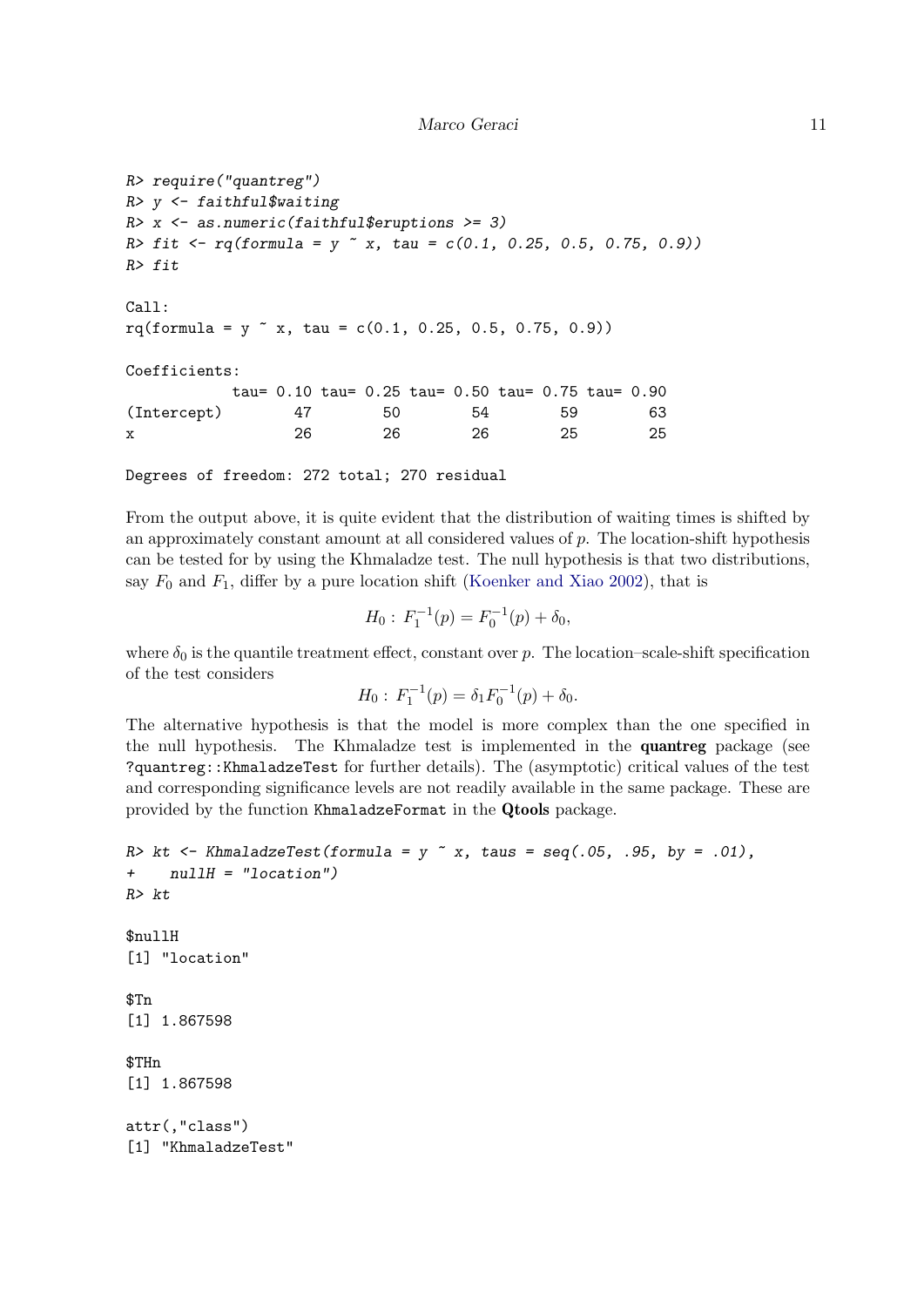```
R> KhmaladzeFormat(kt, 0.05)
```
Khmaladze test for the location-shift hypothesis Joint test is not significant at 10% level Test(s) for individual slopes: not significant at 10% level

Distribution-free quantile regression does not require introducing an assumption on the functional form of the error distribution [\(Koenker and Bassett](#page-32-5) [1978\)](#page-32-5), but only weaker quantile restrictions [\(Powell](#page-34-6) [1994\)](#page-34-6). Comparatively, the linear specification of the conditional quantile function in Equation [5](#page-8-1) is a much stronger assumption and thus plays an important role for inferential purposes.

The problem of assessing the goodness of fit (GOF) is rather neglected in applications of QR. Although some approaches to GOF have been proposed [\(Zheng](#page-34-7) [1998;](#page-34-7) [Koenker and Machado](#page-33-10) [1999;](#page-33-10) [He and Zhu](#page-32-14) [2003;](#page-32-14) [Khmaladze and Koul](#page-32-15) [2004\)](#page-32-15), there is currently a shortage of software code available to users. The function GOFTest implements a test based on the cusum process of the gradient vector [\(He and Zhu](#page-32-14) [2003\)](#page-32-14). Briefly, the test statistic is given by the largest eigenvalue of

$$
n^{-1}\sum_{i}^n\mathbf{R}_n(\mathbf{x}_i)\mathbf{R}_n^\top(\mathbf{x}_i)
$$

where  $\mathbf{R}_n(\mathbf{t}) = n^{-1/2} \sum_{j=1}^n \psi_p(r_j) \mathbf{x}_j I(\mathbf{x}_j \leq \mathbf{t})$  is the residual cusum (RC) process and  $\psi_p(r_j)$ is the derivative of the loss function  $\kappa_p$  calculated for residual  $r_j = y_j - \mathbf{x}_j^{\top} \boldsymbol{\beta}(p)$ . The sampling distribution of this test statistic is non-normal [\(He and Zhu](#page-32-14) [2003\)](#page-32-14) and a resampling approach is used to obtain the p-value under the null hypothesis.

An example is provided further below using the New York Air Quality data set, which contains 111 complete observations on daily mean ozone (parts per billion – ppb) and solar radiation (Langleys – Ly). For simplicity, wind speed and maximum daily temperature, also included in the data set, are not analyzed here.

Suppose that the model of interest is

<span id="page-11-0"></span>
$$
Q_{\text{ozone}}(p) = \beta_0(p) + \beta_1(p) \cdot \text{Solar.R.} \tag{8}
$$

Three conditional quantiles ( $p \in \{0.1, 0.5, 0.9\}$ ) are estimated and plotted using the following code:

```
R> dd <- airquality[complete.cases(airquality), ]
R> dd <- dd[order(dd$Solar.R), ]
R> fit.rq \leq rq(0zone \leq Solar.R, tau = c(.1, .5, .9), data = dd)
R> x <- seq(min(dd$Solar.R), max(dd$Solar.R), length = 200)
R> yhat <- predict(fit.rq, newdata = data.frame(Solar.R = x))
R> plot(Ozone ~ Solar.R, data = dd)
R> apply(yhat, 2, function(y,x) lines(x,y), x = x)
```
As a function of solar radiation, the median of the ozone daily averages increases by 0.09 ppb for each Ly increase in solar radiation (Figure [5\)](#page-12-0). The 90th centile of conditional ozone shows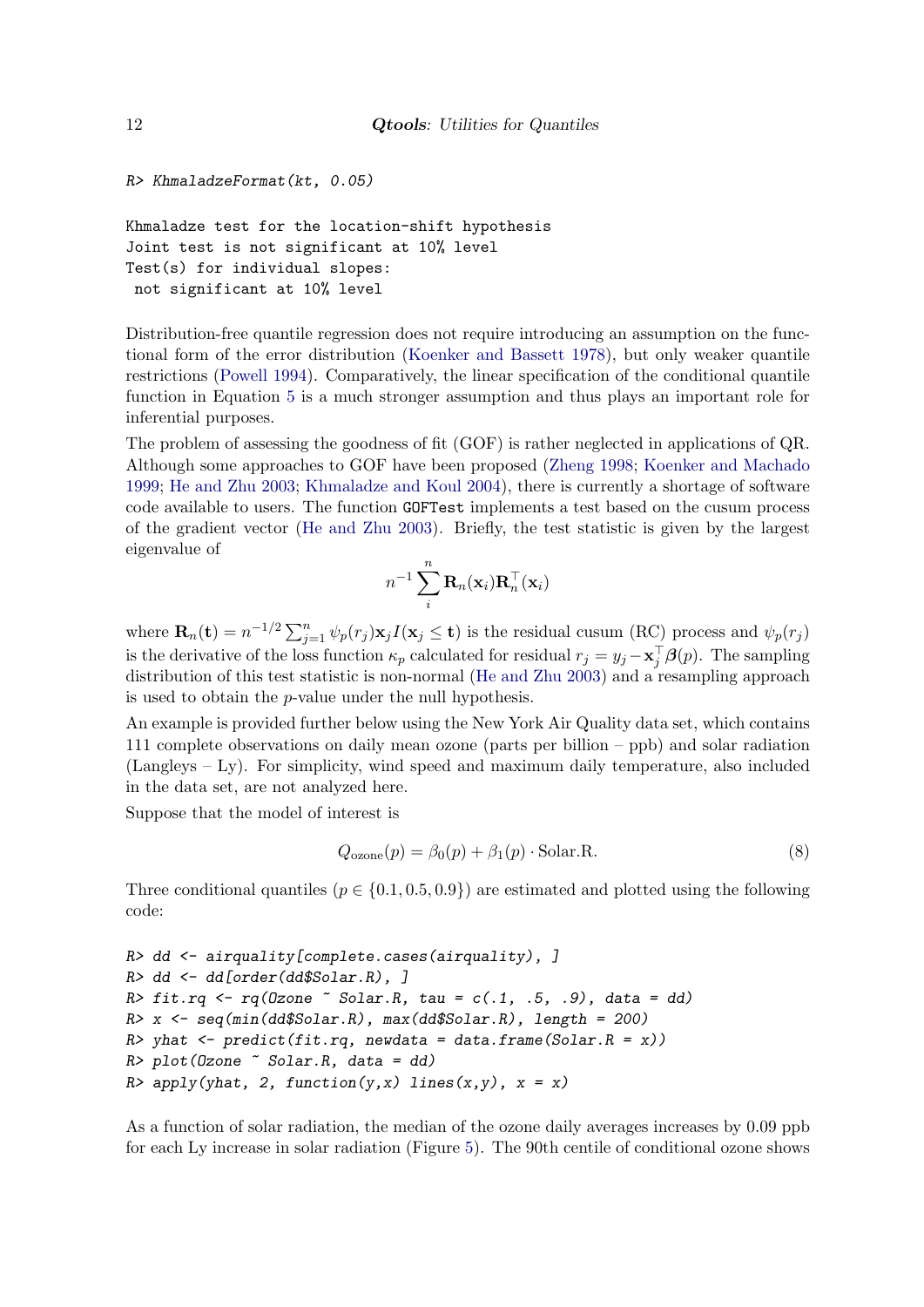

<span id="page-12-0"></span>Figure 5: Predicted 10th (solid line), 50th (dashed line), and 90th (dot-dashed line) centiles of ozone conditional on solar radiation in the New York Air Quality data set.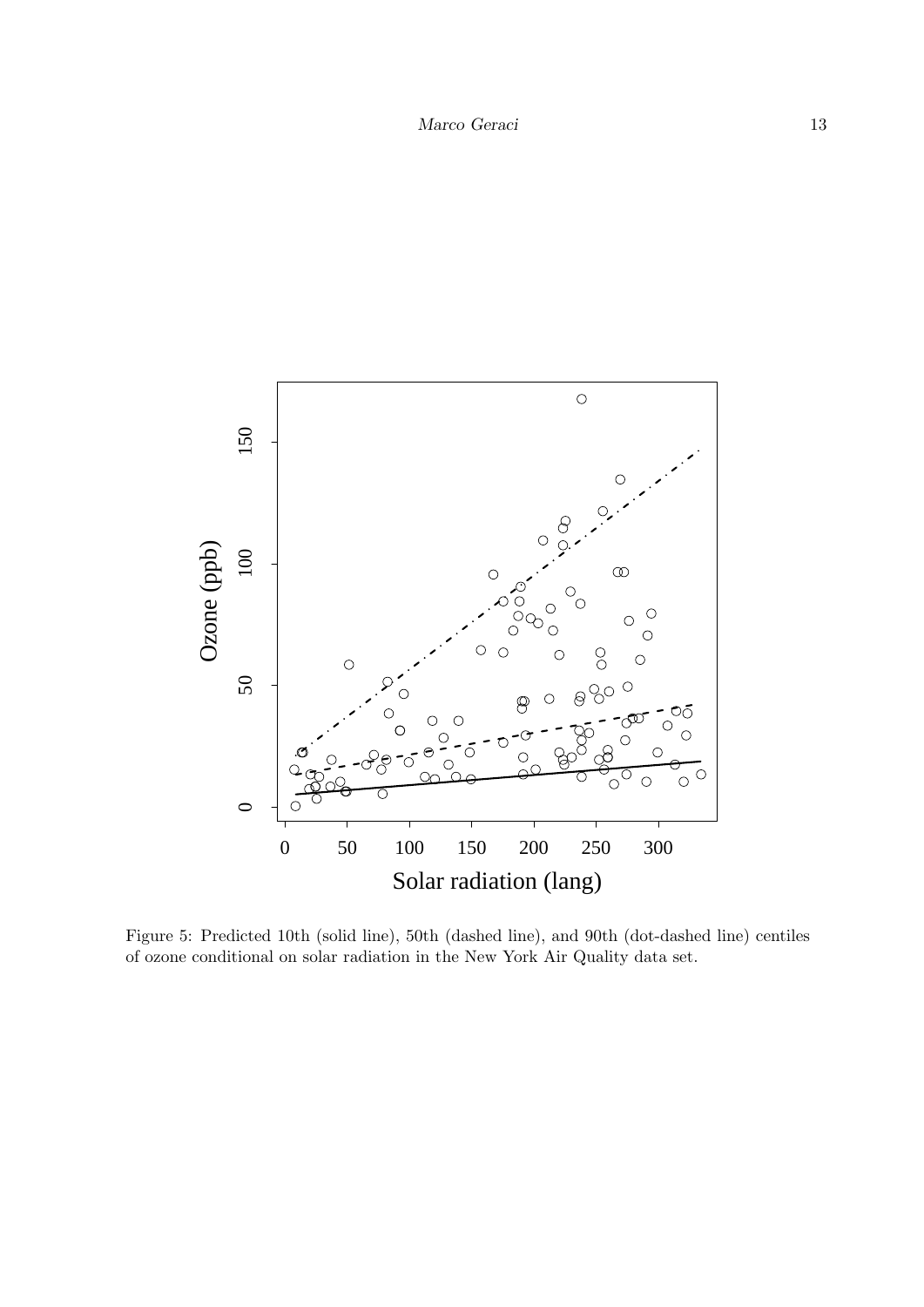a steeper slope at 0.39 ppb/Ly, about nine times larger than the slope of the conditional 10th centile at 0.04 ppb/Ly.

The RC test applied to the the object  $fit.rq$  provides evidence of lack of fit for all quantiles considered, particularly for  $p = 0.1$  and  $p = 0.5$ . Therefore the straight-line model in Equation [8](#page-11-0) for these three conditional quantiles does not seem to be appropriate. The New York Air Quality data set will be analyzed again in the next section, where a transformation-based approach to nonlinear modeling is discussed.

```
R > gof.rq \leftarrow G0FTest(fit.rq, alpha = 0.05, B = 1000, seed = 987)R> gof.rq
```

```
Goodness-of-fit test for quantile regression based on the cusum process
Quantile 0.1: Test statistic = 0.1057; p-value = 0.005Quantile 0.5: Test statistic = 0.2191; p-value = 0
Quantile 0.9: Test statistic = 0.0457; p-value = 0.066
```
## <span id="page-13-0"></span>3.2. Transformation models

Complex dynamics may result in nonlinear effects in the relationship between the covariates and the response variable. For instance, in kinesiology, pharmacokinetics, and enzyme kinetics, the study of the dynamics of an agent in a system involves the estimation of nonlinear models; phenomena like human growth, certain disease mechanisms and the effects of harmful environmental substances such as lead and mercury, may show strong nonlinearities over time. In this section, the linear model is abandoned in favor of a more general model of the type

$$
Q_{Y|X}(p) = g\left\{ \mathbf{x}^\top \boldsymbol{\beta}(p) \right\} \tag{9}
$$

for some real-valued function g. If g is nonlinear, the alternative approaches to conditional quantile modeling are

- 1. nonlinear parametric models: this approach may provide a model with substantive interpretability, possibly parsimonious (in general more parsimonious than polynomials), and valid beyond the observed range of the data. A nonlinear model depends on either prior knowledge of the phenomenon or the introduction of new, strong theory to explain the observed relationship with potential predictive power. Estimation may present challenges;
- 2. polynomial models and smoothing splines: this approach goes under the label of nonparametric regression, in which the complexity of the model is approximated by a sequence of locally linear polynomials (a naïve global polynomial trend can be considered to be a special case). A nonparametric model need not introducing strong assumptions about the relationship and is essentially data-driven. Estimation is based on linear approximations and, typically, requires the introduction of a penalty term to control the degree of smoothing;
- 3. transformation models: a flexible, parsimonious family of parametric transformations is applied to the response seeking to obtain approximate linearity on the transformed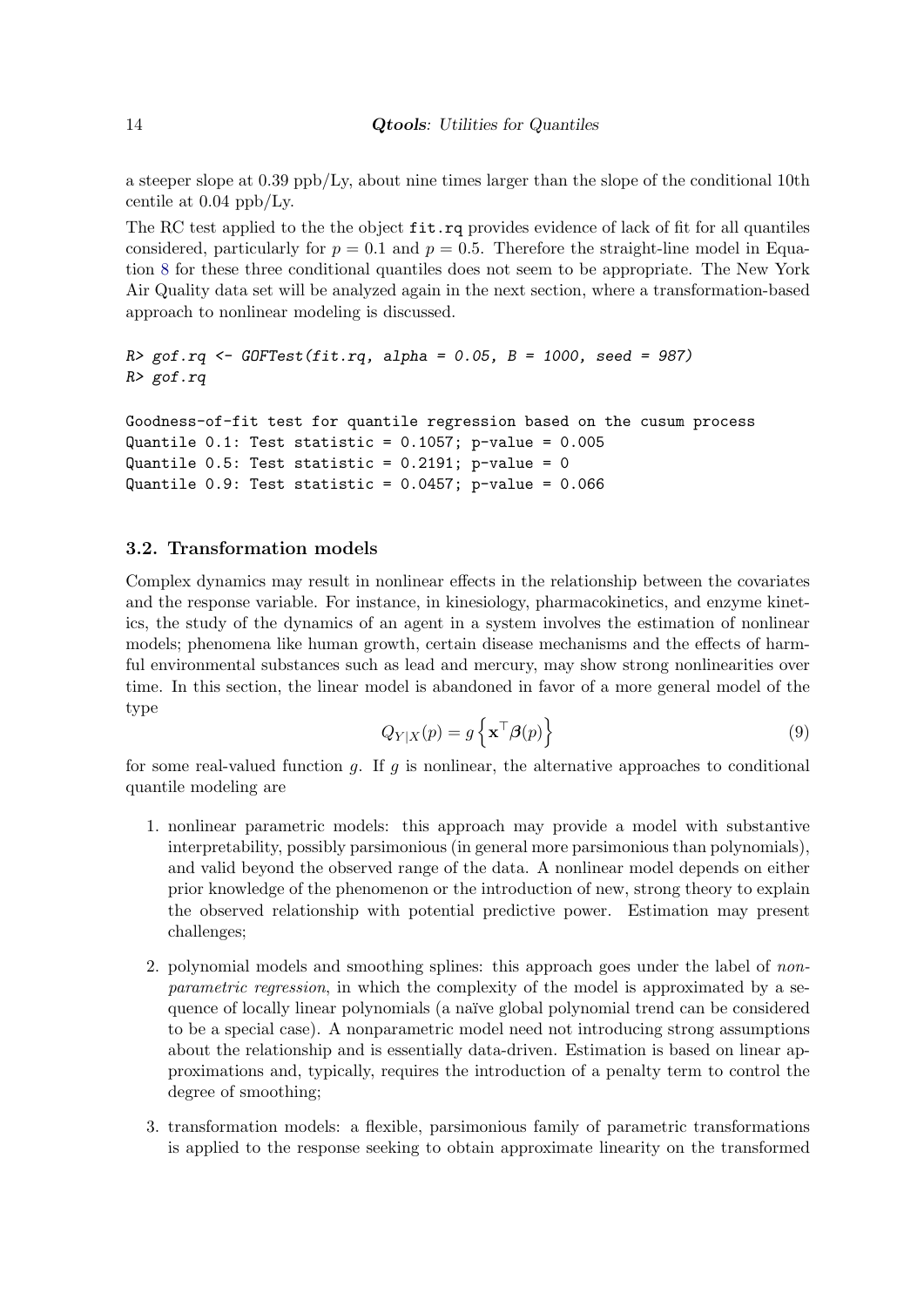#### Marco Geraci 15

scale. The data provide information about the 'best' transformation among a family of transformations. Estimation is facilitated by the application of methods for linear models.

The focus of this section is on the third approach. More specifically the functions available in Qtools refer to the methods for transformation-based QR models developed by [Powell](#page-34-8) [\(1991\)](#page-34-8), [Chamberlain](#page-31-8) [\(1994\)](#page-31-8), [Mu and He](#page-33-11) [\(2007\)](#page-33-11), [Dehbi, Cortina-Borja, and Geraci](#page-31-9) [\(2016\)](#page-31-9) and [Geraci](#page-31-10) [and Jones](#page-31-10) [\(2015\)](#page-31-10). Examples of approaches to nonlinear QR based on parametric models or splines can be found in [Koenker and Park](#page-33-6) [\(1996\)](#page-33-6) and [Yu and Jones](#page-34-9) [\(1998\)](#page-34-9), respectively. The goal of transformation-based QR is to fit the model

<span id="page-14-0"></span>
$$
Q_{h(Y;\lambda_p)}(p) = \mathbf{x}^\top \boldsymbol{\beta}(p). \tag{10}
$$

The assumption is that the transformation h is the inverse of g,  $h(Y; \lambda_p) \equiv g^{-1}(Y)$ , so that the pth quantile function of the transformed response variable is linear. (In practice, it is satisfactory to achieve approximate linearity.) The parameter  $\lambda_p$  is a low-dimensional parameter that gives some flexibility to the shape of the transformation and is estimated from the data. In general, the interest is on predicting  $Q_{Y|X}(p)$  and estimating the effects of the covariates on  $Q_{Y|X}(p)$ . If h is a non-decreasing function on R (as is the case for all transformations considered here), predictions can be easily obtained from [\(10\)](#page-14-0) by virtue of the equivariance property (Q-transformation rule) of quantiles, i.e.,

<span id="page-14-1"></span>
$$
Q_{Y|X}(p) = h^{-1}\left\{ \mathbf{x}^{\top} \boldsymbol{\beta}(p); \lambda_p \right\}.
$$
 (11)

<span id="page-14-2"></span>The marginal effect of the *j*th covariate  $x_i$  can be obtained by differentiating the quantile function  $Q_{Y|X}(p)$  with respect to  $x_j$ . This can be written as the derivative of the composition  $Q \circ \eta$ , i.e.,

$$
\frac{\partial Q(p)}{\partial x_j} = \frac{\partial Q(p)}{\partial \eta(p)} \cdot \frac{\partial \eta(p)}{\partial x_j},\tag{12}
$$

 $\eta(p) = \mathbf{x}^\top \boldsymbol{\beta}(p)$ . Once the estimates  $\hat{\boldsymbol{\beta}}(p)$  and  $\hat{\lambda}_p$  are obtained, these can be plugged in Equations [11](#page-14-1) and [12.](#page-14-2)

The package Qtools provides several transformation families, namely the Box–Cox [\(Box and](#page-31-11) [Cox](#page-31-11) [1964\)](#page-31-11), Aranda-Ordaz [\(Aranda-Ordaz](#page-30-4) [1981\)](#page-30-4) and Jones [\(Jones](#page-32-16) [2007;](#page-32-16) [Geraci and Jones](#page-31-10) [2015\)](#page-31-10) transformations. A distinction between these families is made in terms of the support of the response variable to which the transformation is applied and the number of transformation parameters. The Box–Cox is a one-parameter family of transformations which applies to singly bounded variables,  $y > 0$ . The Aranda-Ordaz symmetric and asymmetric transformations too have one parameter and are used when responses are bounded on the unit interval,  $0 < y < 1$ (doubly bounded). [Geraci and Jones](#page-31-10) [\(2015\)](#page-31-10) developed two families of transformations which can be applied to either singly or doubly bounded responses:

- Proposal I transformations this family has one parameter and it comes in both symmetric and asymmetric forms;
- Proposal II transformations this family has two parameters, with one parameter modeling the symmetry (or lack thereof) of the transformation.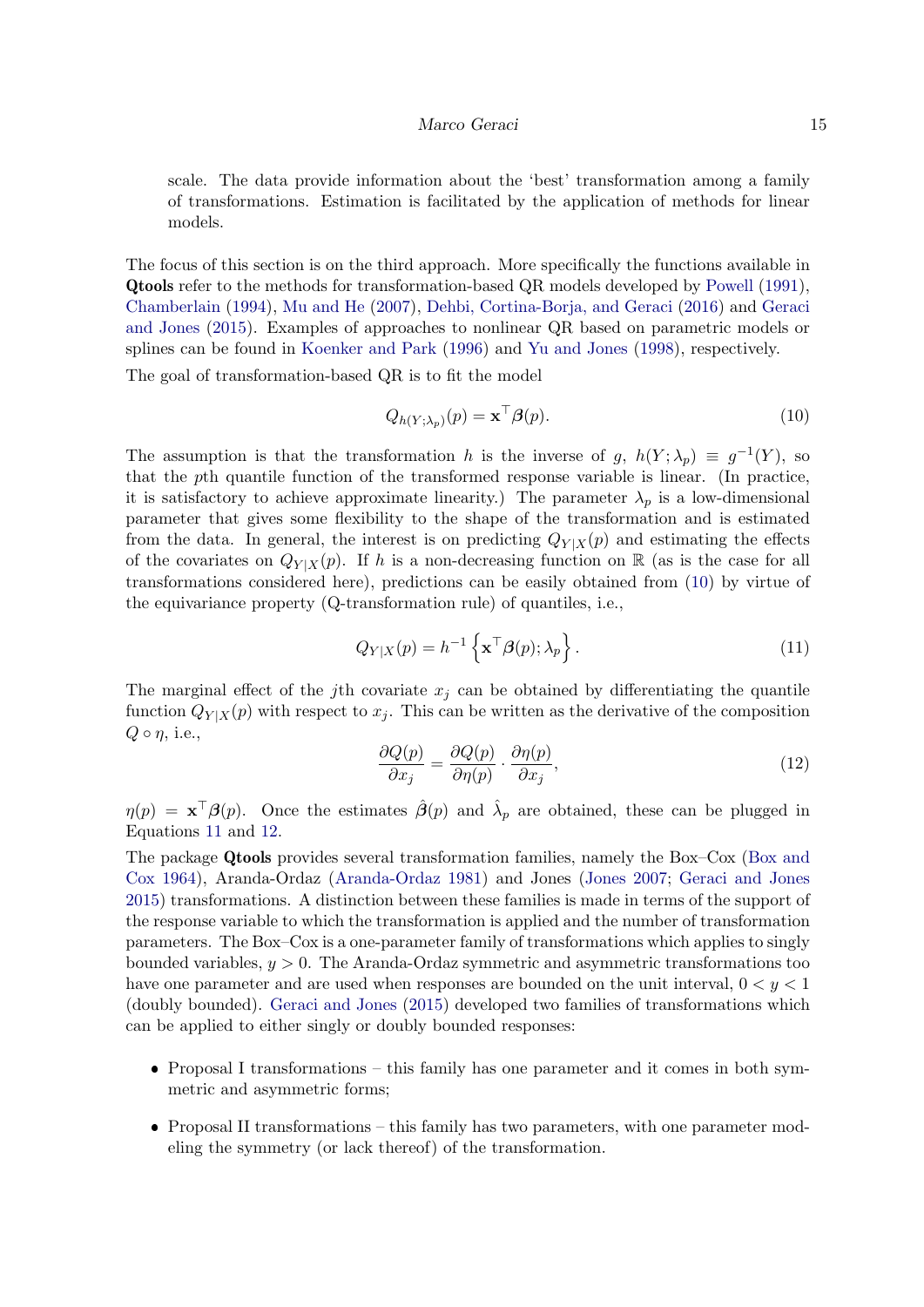Originally, [Box and Cox](#page-31-11) [\(1964\)](#page-31-11) proposed using power transformations to address lack of linearity, homoscedasticity and normality of the residuals in mean regression modeling. [Sakia](#page-34-10) [\(1992,](#page-34-10) p.175) reported "that seldom does this transformation fulfil the basic assumptions of linearity, normality and homoscedasticity simultaneously as originally suggested by Box & Cox (1964). The Box-Cox transformation has found more practical utility in the empirical determination of functional relationships in a variety of fields, especially in econometrics". Indeed, the practical utility of power transformations has been long recognized in QR modeling [\(Powell](#page-34-8) [1991;](#page-34-8) [Buchinsky](#page-31-12) [1995;](#page-31-12) [Chamberlain](#page-31-8) [1994;](#page-31-8) [Mu and He](#page-33-11) [2007\)](#page-33-11). Model [10](#page-14-0) is the Box–Cox QR model if

<span id="page-15-1"></span>
$$
h_{BC}(Y; \lambda_p) = \begin{cases} \frac{Y^{\lambda_p} - 1}{\lambda_p} & \text{if } \lambda_p \neq 0\\ \log Y & \text{if } \lambda_p = 0. \end{cases}
$$
 (13)

Note that when  $\lambda_p \neq 0$ , the range of this transformation is not R but the singly bounded interval  $(-1/\lambda_p, \infty)$ . This implies that the inversion in [\(11\)](#page-14-1) is defined only for  $\lambda_p \mathbf{x}^\top \boldsymbol{\beta}(p) + 1 >$ 0.

The 'symmetric' Aranda-Ordaz transformation is given by

$$
h_{AOs}(Y; \lambda_p) = \begin{cases} \frac{2}{\lambda_p} & \frac{Y^{\lambda_p} - (1 - Y)^{\lambda_p}}{Y^{\lambda_p} + (1 - Y)^{\lambda_p}} & \text{if } \lambda_p \neq 0, \\ \log\left(\frac{Y}{1 - Y}\right) & \text{if } \lambda_p = 0. \end{cases}
$$
(14)

(The symmetry here is that  $h_{AOs}(\theta; \lambda_p) = -h_{AOs}(1-\theta; \lambda_p) = h_{AOs}(\theta; -\lambda_p)$ .) There is a range problem with this transformation too since, for all  $\lambda_p \neq 0$ , the range of  $h_{AOs}$  is not R, but  $(-2/|\lambda|, 2/|\lambda|)$ . The 'asymmetric' Aranda-Ordaz transformation is given by

<span id="page-15-2"></span>
$$
h_{AOa}(Y; \lambda_p) = \begin{cases} \log \left\{ \frac{(1 - Y)^{-\lambda_p} - 1}{\lambda_p} \right\} & \text{if } \lambda_p \neq 0, \\ \log \left\{ -\log \left( 1 - Y \right) \right\} & \text{if } \lambda_p = 0. \end{cases}
$$
 (15)

For  $\lambda_p = 0$ , this is equivalent to the complementary log-log. The asymmetric Aranda-Ordaz transformation does have range R, although one can consider alternatives to it. Note that  $h_{AOa}(Y; 1) = \log(Y/(1 - Y))$ , i.e., it is symmetric.

To overcome range problems which give rise to computational difficulties, [Geraci and Jones](#page-31-10)  $(2015)$  proposed to use instead one-parameter transformations with range R. Proposal I is written in terms of the variable, say, W

<span id="page-15-0"></span>
$$
h_I(W; \lambda_p) = \begin{cases} \frac{1}{2\lambda_p} \left( W^{\lambda_p} - \frac{1}{W^{\lambda_p}} \right) & \text{if } \lambda_p \neq 0\\ \log W & \text{if } \lambda_p = 0, \end{cases}
$$
(16)

which takes on four forms depending on the relationship of  $W$  to  $Y$ , as described in Ta-ble [2.](#page-16-0) For each of domains  $(0, \infty)$  and  $(0, 1)$ , there are two forms, one symmetric, the other asymmetric.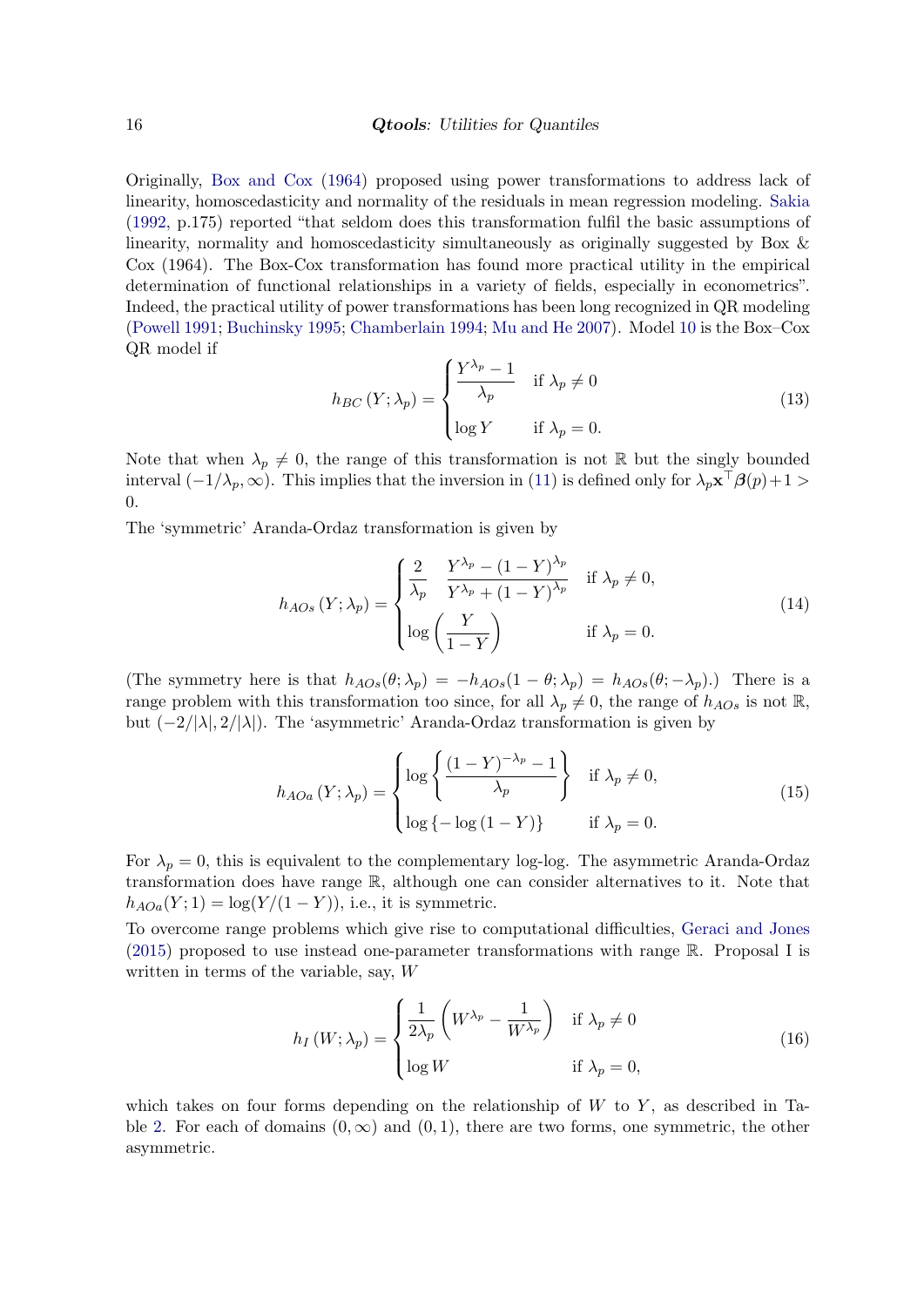| Support of $Y$ | Symmetric                                | Asymmetric                                  |
|----------------|------------------------------------------|---------------------------------------------|
| $(0,\infty)$   | $W = Y$<br>$h_{Is}(Y; \lambda_p)$        | $W = \log(1 + Y)$<br>$h_{Ia}(Y;\lambda_p)$  |
| (0,1)          | $W = Y/(1 - Y)$<br>$h_{Is}(Y;\lambda_n)$ | $W = -\log(1 - Y)$<br>$h_{Ia}(Y;\lambda_p)$ |

<span id="page-16-0"></span>Table 2: Choices of W and corresponding notation for transformations based on [\(16\)](#page-15-0).

Since the transformation in [\(16\)](#page-15-0) has range R for all  $\lambda_p$ , it admits an explicit inverse transformation. In addition, in the case of a single covariate, every estimated quantile that results will be monotone increasing, decreasing or constant, although different estimated quantiles can have different shapes from this collection. [Geraci and Jones](#page-31-10) [\(2015\)](#page-31-10) also proposed a transformation that unifies the symmetric and asymmetric versions of in two-parameter transformations, namely

$$
h_{II}(W; \lambda_p) = h_I(W_{\delta_p}; \lambda_p) \tag{17}
$$

where  $h_I$  is given in [\(16\)](#page-15-0) and

$$
W_{\delta_p} = h_{BC}(1 + W; \delta_p) = \begin{cases} \frac{(1 + W)^{\delta_p} - 1}{\delta_p} & \text{if } \delta_p > 0\\ \log(1 + W) & \text{if } \delta_p = 0, \end{cases}
$$

with  $W = Y$  if  $Y > 0$  and  $W = Y/(1 - Y)$  if  $Y \in (0, 1)$ . The additional parameter  $\delta_p$  controls the asymmetry: symmetric forms of  $h_I$  correspond to  $\delta_p = 1$  and asymmetric forms of  $h_I$  to  $\delta_p = 0.$ 

All transformation models discussed above can be fitted using a two-stage (TS) estimator [\(Chamberlain](#page-31-8) [1994;](#page-31-8) [Buchinsky](#page-31-12) [1995\)](#page-31-12) whereby  $\mathcal{G}(p)$  is estimated conditionally on a fine grid of values for the transformation parameter(s). Let us consider one-parameter transformations, although the case of two-parameter transformation is analogous. Briefly, the algorithm proceeds as follows:

1. Obtain the pth regression quantile  $\hat{\beta}_p(\lambda)$  conditional on  $\lambda$  by minimising

$$
\hat{\beta}_p(\lambda) = \operatorname*{argmin}_{b \in \mathbb{R}^k} \sum_{i=1}^n \kappa_p \left( h(y_i; \lambda) - \mathbf{x}_i^{\top} \mathbf{b} \right),
$$

where  $\kappa_p$  is the loss function defined in Section [3.1.](#page-7-1)

2. Estimate the parameter  $\lambda_p$  by

$$
\hat{\lambda}_p = \operatorname*{argmin}_{\lambda \in \mathbb{R}} \sum_{i=1}^n \kappa_p \left( y_i - h^{-1} \left\{ \mathbf{x}_i^{\top} \hat{\beta}_p(\lambda); \lambda \right\} \right).
$$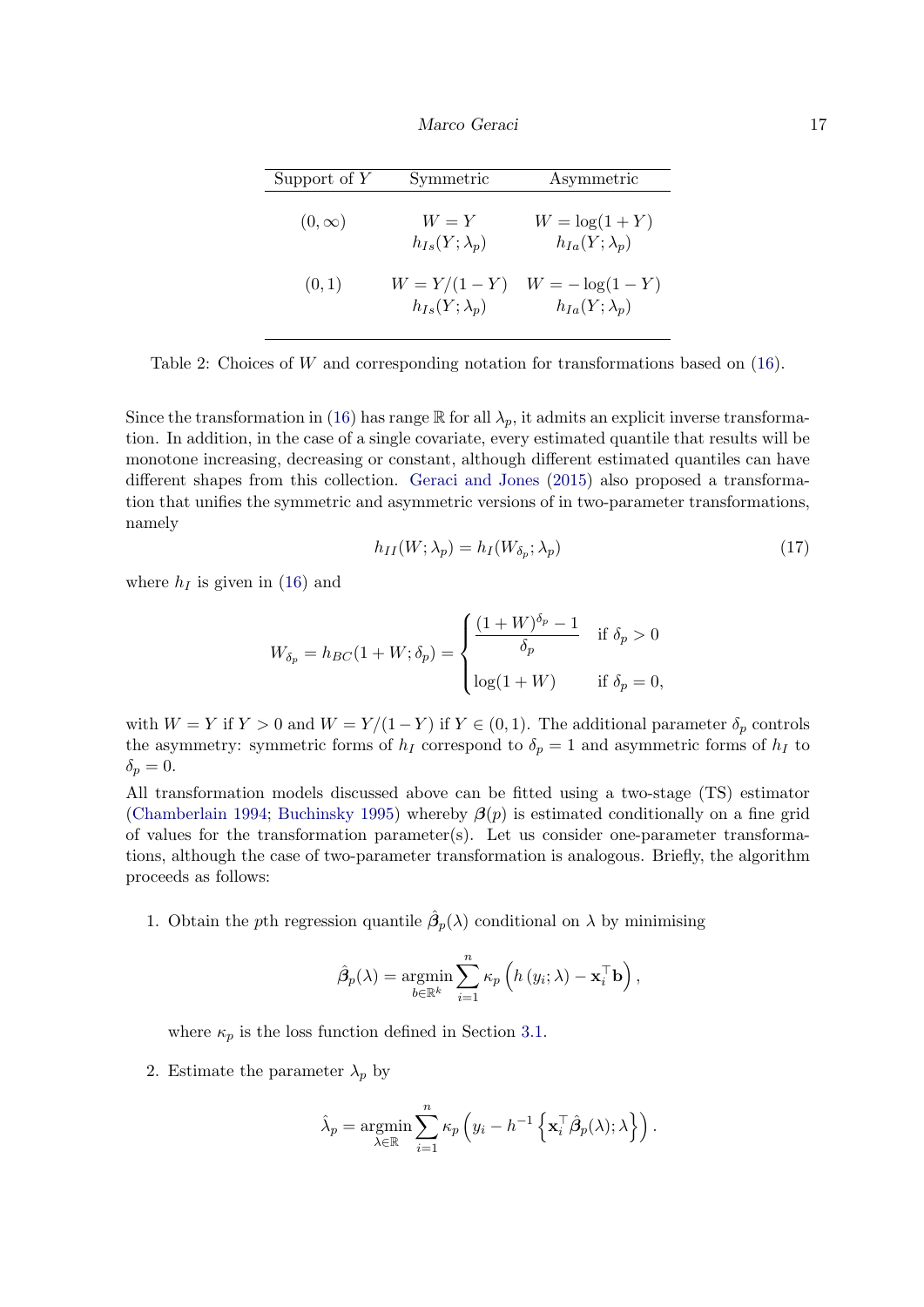Alternatively, point estimation can be approached using the RC process [\(Mu and He](#page-33-11) [2007\)](#page-33-11), which is akin to the process that leads to the RC test introduced in Section [3.1.](#page-7-1) Similarly to the TS estimator, the RC estimator is based on a grid search for  $\lambda_p$ . However, the objective function to be minimized is defined as

$$
n^{-1}\sum_{i}^{n}\{\mathbf{R}_n(\mathbf{x}_i;\lambda)\}^2
$$

where  $\mathbf{R}_n(\mathbf{t}; \lambda) = n^{-1} \sum_{j=1}^n \psi_p(\tilde{r}_j) I(\mathbf{x}_j \leq \mathbf{t})$  and  $\tilde{r} = h(y; \lambda_p) - \mathbf{x}^\top \boldsymbol{\beta}_p$ . This estimator avoids the troublesome inversion of the Box-Cox and Aranda-Ordaz transformations, but it is computationally more intensive than the TS estimator.

There are several methods for interval estimation, including those based on large-n approximations and the ubiquitous bootstrap. Both the TS and RC estimators have an asymptotic normal distribution. The large-sample properties of the TS estimator for monotonic quantile regression models have been studied by [Powell](#page-34-8) [\(1991\)](#page-34-8) (see also [Chamberlain](#page-31-8) [1994;](#page-31-8) [Machado and Mata](#page-33-12) [2000\)](#page-33-12). Under regularity conditions, it can be shown that the joint estimator  $\sqrt{n}$   $(\hat{\beta}_p^{\top}, \hat{\lambda}_p)$  will converge to a  $k + 1$ -variate normal distribution with 0 mean and a sandwich-type limiting covariance matrix  $p(1-p)H^{-1}DH^{-1}$ , similar to [\(6\)](#page-9-1), where the matrices H and D both depend on the gradient  $\partial h^{-1} \{ \mathbf{x}^{\top} \boldsymbol{\beta}_p; \lambda_p \} / \partial(\boldsymbol{\beta}_p^{\top}, \lambda_p)$  and the density of the residuals  $r = y - h^{-1} \{ \mathbf{x}^{\top} \beta_p; \lambda_p \}$ . In contrast, the form of the covariance matrix of the sampling distribution for the RC estimator is rather complicated and its estimation requires resampling [\(Mu and He](#page-33-11) [2007\)](#page-33-11).

The estimation procedures discussed so far reduces to those for standard quantile regression problems when the transformation parameter is assumed to be known. In this case, conditional inference is apposite. Note, however, that standard errors will be underestimated if these are computed conditional on the transformation parameter when in fact the latter has been estimated from the data.

In Qtools, model fitting for one-parameter transformation models can be carried out using the function tsrq. The formula argument specifies the model for the linear predictor as in  $(10)$ , while the argument tsf provides the desired transformation h as specified in Equations [13-](#page-15-1)[16:](#page-15-0) bc for the Box–Cox model, ao for Aranda-Ordaz families, and mcjI for proposal I transformations. Additional arguments in the function tsrq include: symmetry, a logical flag to specify the symmetric or asymmetric version of ao and mcjI; dbounded, a logical flag to specify whether the response variable is doubly bounded (default is strictly positive, i.e., singly bounded); lambda, a numerical vector to define the grid of values for estimating  $\lambda_p$ ; and conditional, a logical flag indicating whether  $\lambda_p$  is assumed to be known (in which case the argument lambda provides such known value).

There are other functions to fit transformation models. The function rcrq fits one-parameter transformation models using the RC estimator. The functions tsrq2 and nlrq2 are specific to [Geraci and Jones'](#page-31-10)s [\(2015\)](#page-31-10) Proposal II transformations. The former employs a two-way grid search while the latter is based on Nelder-Mead optimization as implemented in optim. Simulation studies in [Geraci and Jones](#page-31-10) [\(2015\)](#page-31-10) suggest that, although computationally slower, a two grid search is numerically more stable than the derivative-free approach.

A summary of the basic differences between all fitting functions is given in Table [3.](#page-18-0) The table also shows the available methods in summary.rqt to estimate standard errors and confidence intervals for the model's parameters. Unconditional inference is carried out jointly on  $\beta(p)$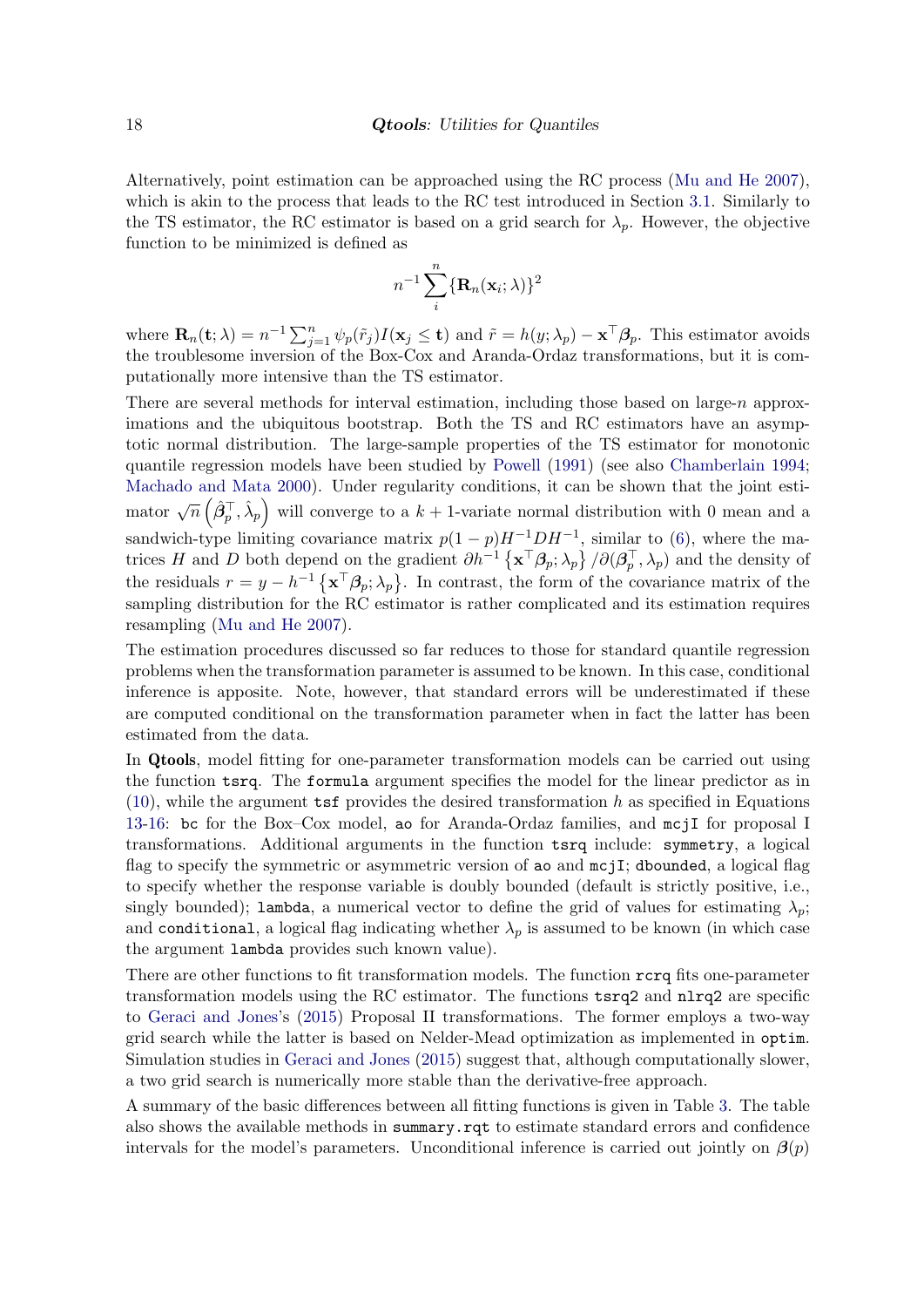#### Marco Geraci 19

and the transformation parameter by means of bootstrap using the package **boot** [\(Canty and](#page-31-13) [Ripley](#page-31-13) [2014;](#page-31-13) [Davison and Hinkley](#page-31-14) [1997\)](#page-31-14). Large-n approximations [\(Powell](#page-34-8) [1991;](#page-34-8) [Chamberlain](#page-31-8) [1994;](#page-31-8) [Machado and Mata](#page-33-12) [2000\)](#page-33-12) are also available for the one-parameter TS estimator under iid or nid assumptions.

When summary.rqt is executed with the argument conditional = TRUE, confidence interval estimation for  $\beta_p$  is performed with one of the several methods developed for linear quantile regression estimators [\(Koenker](#page-32-2) [2005,](#page-32-2) p.110) (see options rank, iid, nid, ker, and boot in quantreg::summary.rq).

| Function | Transformation | Standard errors or confidence intervals<br>Estimation |                |             |
|----------|----------------|-------------------------------------------------------|----------------|-------------|
| name     | parameters     |                                                       | Unconditional  | Conditional |
| tsrq     |                | Two-stage                                             | iid, nid, boot | All types   |
| rcrq     |                | Residual<br>cusum<br>process                          | boot           | All types   |
| tsrq2    | 2              | Two-stage                                             | boot           | All types   |
| nlrq2    | 2              | Nelder-Mead                                           | boot           |             |

<span id="page-18-0"></span>Table 3: Transformation-based quantile regression in package Qtools. 'All types' consists of options rank, iid, nid, ker, and boot as provided by function summary in package quantreg.

In the New York Air Quality data example, a linear model was found unsuitable to describe the relationship between ozone and solar radiation. At closer inspection, Figure [5](#page-12-0) reveals that the conditional distribution of ozone may in fact be nonlinearly associated with solar radiation, at least for some of the conditional quantiles. The model

<span id="page-18-1"></span>
$$
Q_{h_{Is}\{\text{ozone}\}}(p) = \beta_0(p) + \beta_1(p) \cdot \text{Solar.R},\tag{18}
$$

where  $h_{Is}$  denotes the symmetric version of [\(16\)](#page-15-0) for a singly bounded response variable, is fitted for the quantiles  $p \in \{0.1, 0.5, 0.9\}$  using the following code:

```
R> system.time(fit.rqt <- tsrq(0zone \tilde{ } Solar.R, data = dd, tsf = "mcjI",
+ symm = TRUE, dbounded = FALSE, lambda = seq(1, 3, by = 0.005),
     conditional = FALSE, tau = c(.1, .5, .9)))user system elapsed
    0.5 0.0 0.5
R> fit.rqt
call:
tsrq(formula = Ozone \texttt{'''} Solar.R, data = dd, tsf = "mcjI", symm = TRUE,dbounded = FALSE, lambda = seq(1, 3, by = 0.005), conditional = FALSE,
    tau = c(0.1, 0.5, 0.9)Proposal I symmetric transformation (singly bounded response)
Optimal transformation parameter:
tau = 0.1 \tauau = 0.5 tau = 0.92.210 2.475 1.500
```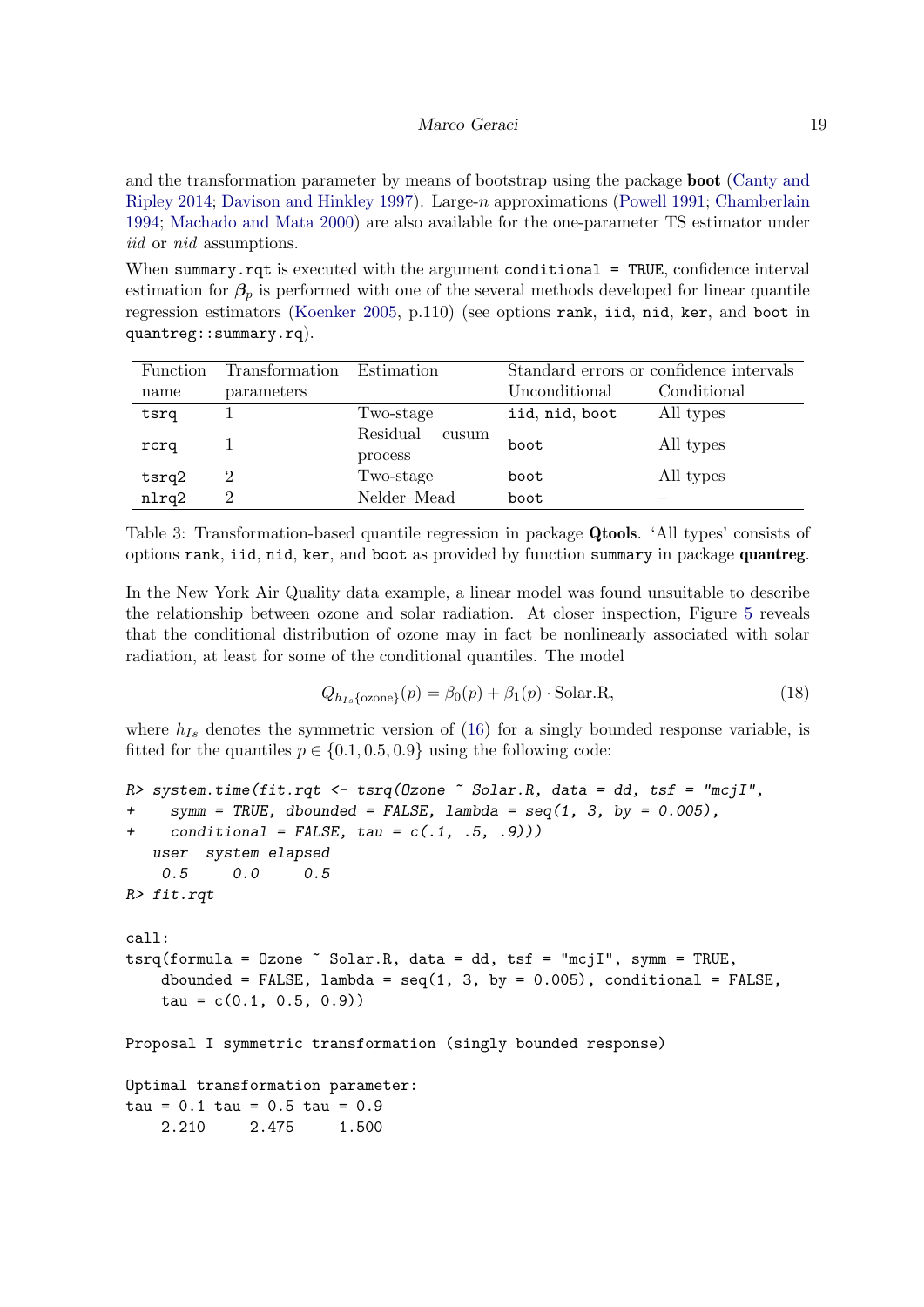```
Coefficients linear model (transformed scale):
            tau = 0.1 tau = 0.5 tau = 0.9
(Intercept) -3.3357578 -48.737341 16.557327
Solar.R 0.4169697 6.092168 1.443407
```

```
Degrees of freedom: 111 total; 109 residual
```
The TS estimator makes a search for  $\lambda_p$  over the grid 1.000, 1.005, ..., 2.995, 3.000. The choice of the search interval usually results from a compromise between accuracy and performance: the coarser the grid, the faster the computation, the less accurate the estimate. A reasonable approach would be to start with a coarse, wide-ranging grid (e.g.,  $\text{seq}(-5, 5, \text{ by } = 0.5)$ ), then center the interval about the resulting estimate using a finer grid, and re-fit the model. The output above reports the estimates  $\hat{\beta}(p)$  and  $\hat{\lambda}_p$  for each quantile level specified in tau. Here, the quantities of interest are the predictions on the ozone scale and the marginal effect of solar radiation, which can obtained using the function predict.rqt

```
R > x <- seq(9, 334, length = 200)
R> qhat \leq predict(fit.rqt, newdata = data.frame(Solar.R = x),
     type = "response")R> dqhat <- predict(fit.rqt, newdata = data.frame(Solar.R = x),
     type = "maret", namevec = "Solar.R")The linear component of the marginal effect is calculated as derivative of
Ozone ~ beta1 * Solar.R
 with respect to Solar.R
```
The calculations above are based on a 200-long sequence of ozone values in the interval [9, 334] Ly, as provided via the argument newdata (if this argument is missing, the function returns the fitted values). There are three types of predictions available:

- 1. Link, predictions of conditional quantiles on the transformed scale [\(10\)](#page-14-0), i.e.,  $\hat{Q}_{h(Y;\lambda_p)}(p) =$  $\mathbf{x}^T\hat{\boldsymbol{\beta}}(p).$
- 2. response, predictions of conditional quantiles on the original scale [\(11\)](#page-14-1), i.e.,  $\hat{Q}_{Y|X}(p)$  =  $h^{-1}\left\{\mathbf{x}^{\top}\hat{\boldsymbol{\beta}}(p);\hat{\lambda}_{p}\right\}.$
- 3. maref, predictions of the marginal effect [\(12\)](#page-14-2).

In the latter case, the user must specify the name of the covariate with respect to which the marginal effect has to be calculated using the argument namevec. The function maref.rqt computes derivatives symbolically using the stats function deriv and these are subsequently evaluated numerically. While the nonlinear component of the marginal effect in Equation [12](#page-14-2) (i.e.,  $\partial Q(p)/\partial \eta(p)$ ) is rather straightforward to derive for any of the transformations [\(13\)](#page-15-1)-[\(16\)](#page-15-0), the derivative of the linear predictor (i.e.,  $\partial \eta(p)/\partial x_i$ ) requires parsing the formula argument in order to obtain an expression suitable for deriv. The function maref.rqt can handle simple expressions with common functions like log, exp, etc., interaction terms, and 'as is' terms  $(i.e., 1())$ . However, using functions that are not recognized by deriv will trigger an error.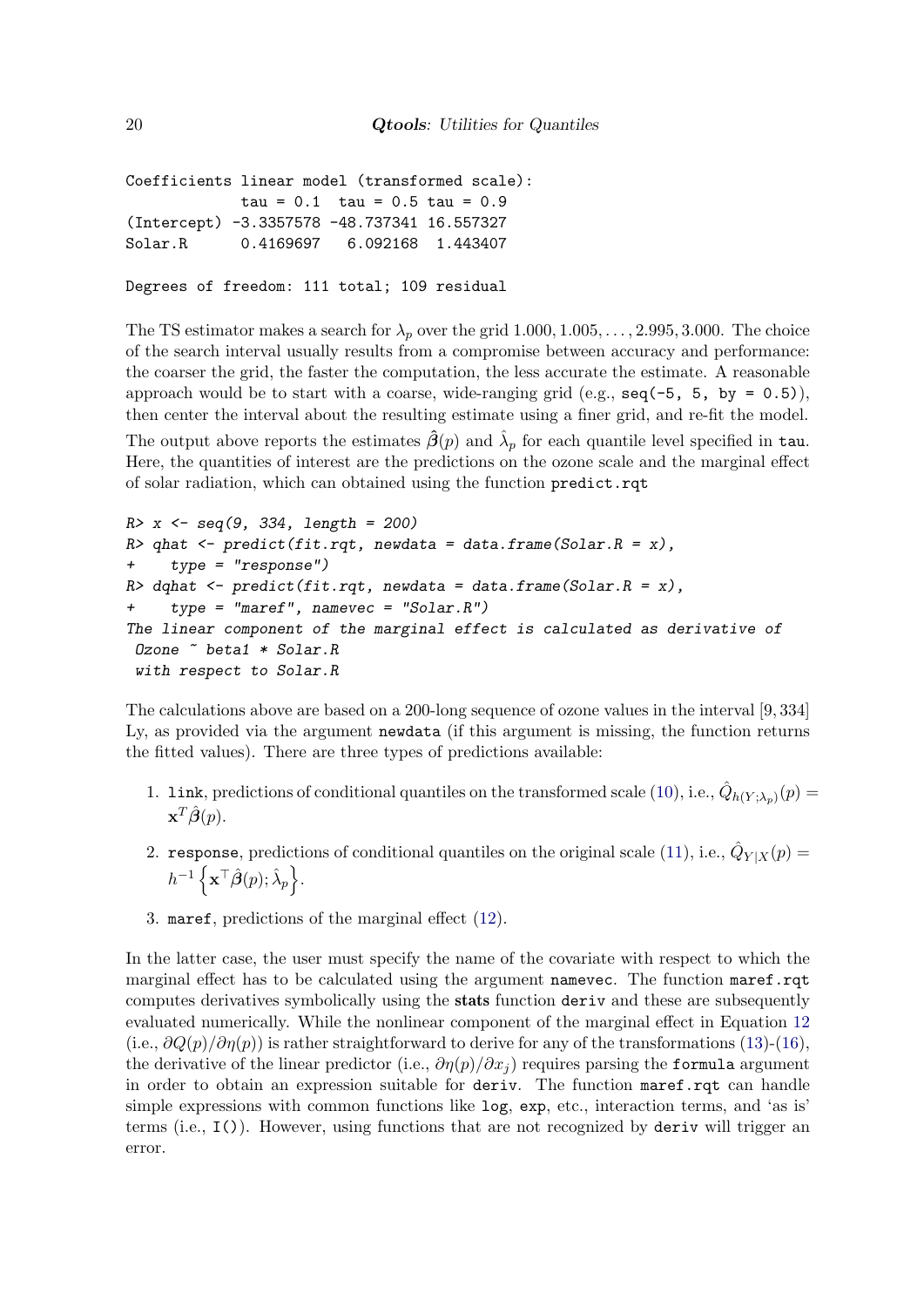

<span id="page-20-0"></span>Figure 6: Predicted 10th (solid line), 50th (dashed line), and 90th (dot-dashed line) centiles of ozone conditional on solar radiation (a) and corresponding estimated marginal effects (b) using the symmetric proposal I transformation in the New York Air Quality data set.

The predicted quantiles of ozone and the marginal effects of solar radiation are plotted in Figure [6](#page-20-0) using the following code:

```
R> par(mfrow = c(1, 2))
R> plot(Ozone \tilde{ } Solar.R, data = dd, xlab = "Solar radiation (lang)",
     ylab = "Ozone (ppb)")R> for(i in 1:3){lines(x, qhat[,i], lty = c(1, 2, 4)[i], lwd = 2)}
R> plot(range(x), range(dqhat), type = "n", xlab = "Solar radiation (lang)",
     ylab = "Marginal effect")
R> for(i in 1:3){lines(x, dqhat[,i], lty = c(1, 2, 4)[i], lwd = 2)}
```
The effect of solar radiation on different quantiles of ozone levels shows a nonlinear behavior, especially at lower ranges of radiation (below 50 Ly) and on the median ozone. It might be worth testing the goodness-of-fit of the model. In Section [3.1,](#page-7-1) it was found evidence of lack of fit for the linear specification [\(8\)](#page-11-0). In contrast, the output reported below indicates that, in general, the goodness of fit of the quantile models based on the transformation model  $(18)$  has improved since the test statistics are now smaller at all values of p. However, such improvement is still far from being sufficient for the median.

```
R GOFTest(fit.rqt, alpha = 0.05, B = 1000, seed = 416)
```

```
Goodness-of-fit test for quantile regression based on the cusum process
Quantile 0.1: Test statistic = 0.0393; p-value = 0.077Quantile 0.5: Test statistic = 0.1465; p-value = 0
Quantile 0.9: Test statistic = 0.0212; p-value = 0.289
```
The TS and RC estimators generally provide similar estimates and predictions. However, computation based on the cusum process tends to be somewhat slow, as shown further below. This is also true for the RC test provided by GOFTest.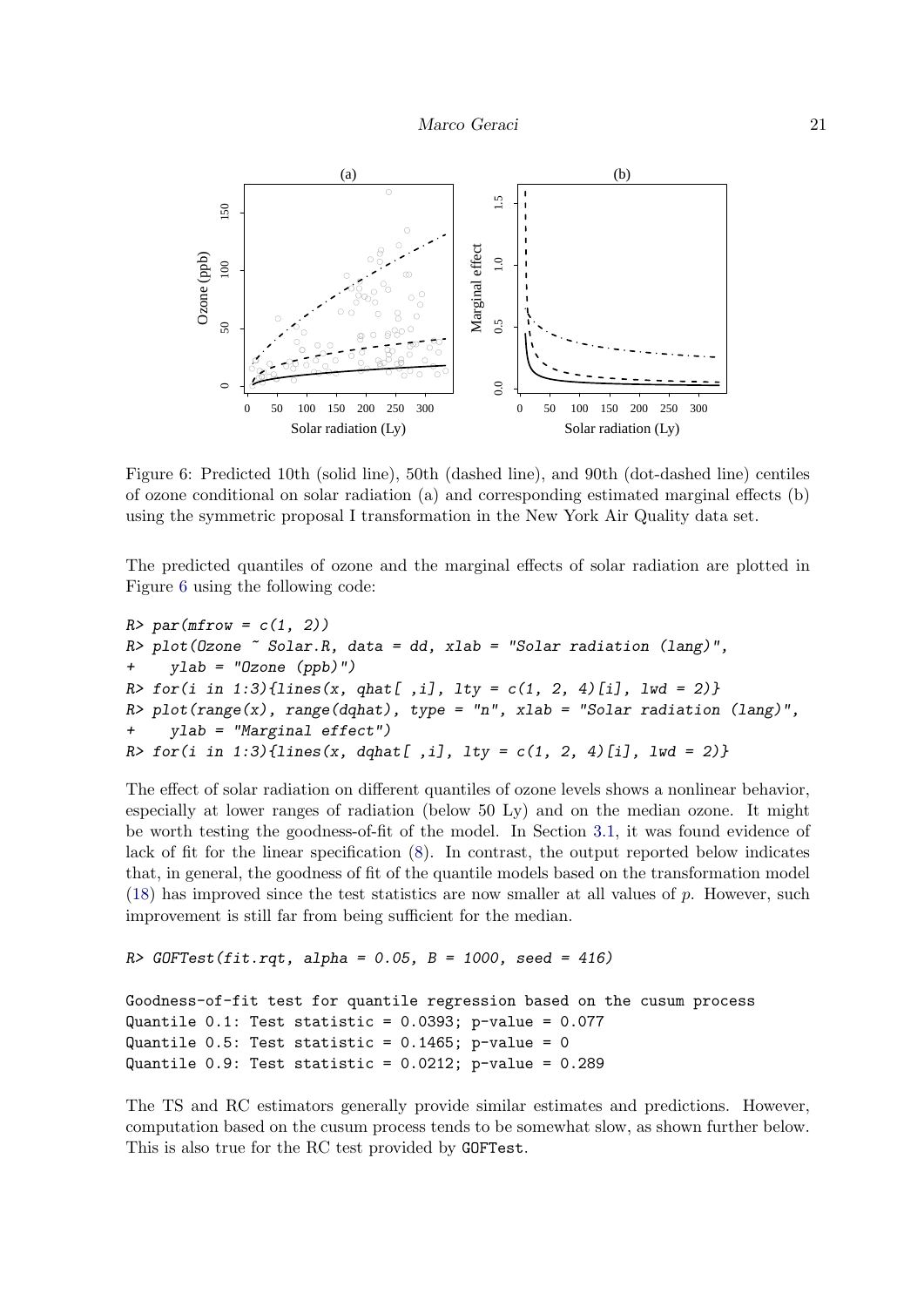```
R> system.time(fit.rqt <- rcrq(0zone \tilde{ } Solar.R, data = dd, tsf = "mcjI",
+ symm = TRUE, dbounded = FALSE, lambda = seq(1, 3, by = 0.005),
     tau = c(.1, .5, .9))user system elapsed
  36.88 0.03 37.64
```
An example using doubly bounded transformations is demonstrated using the A-level Chemistry Scores data set. The latter is available from Qtools and it consists of 31022 observations of A-level scores in Chemistry for England and Wales students, 1997. The data set also includes information of prior academic achievement as assessed with General Certificate of Secondary Education (GCSE) average scores. The goal is to evaluate the ability of GCSE to predict A-level scores. The latter are based on national exams in specific subjects (e.g., chemistry) with grades ranging from A to F. For practical purposes, scores are converted numerically as follows:  $A = 10$ ,  $B = 8$ ,  $C = 6$ ,  $D = 4$ ,  $E = 2$ , and  $F = 0$ . The response is therefore doubly bounded between 0 ad 10. It should be noted that this variable is discrete, although, for the sake of simplicity, here it is assumed that the underlying process is continuous.

The model considered here is

$$
Q_{h_{AOa}\{\text{score}\}}(p) = \beta_0(p) + \beta_1(p) \cdot \text{gcse},\tag{19}
$$

where  $h_{AOa}$  denotes the asymmetric Aranda-Ordaz transformation in [\(15\)](#page-15-2). This model is fitted for  $p = 0.9$ :

```
R> data(Chemistry)
R> fit.rqt <- tsrq(score \tilde{ } gcse, data = Chemistry, tsf = "ao", symm = FALSE,
     lambda = seq(0, 2, by=0.01), tau = 0.9)
```
The predicted 90th centile of A-level scores conditional on GCSE and the marginal effect of GCSE are plotted in Figure [7.](#page-21-0) There is clearly a positive, nonlinear association between the



<span id="page-21-0"></span>Figure 7: Predicted 90th centile of A-level scores conditional on GCSE scores (a) and corresponding estimated marginal effect (b) using the asymmetric Aranda-Ordaz transformation in the A-level Chemistry Scores data set.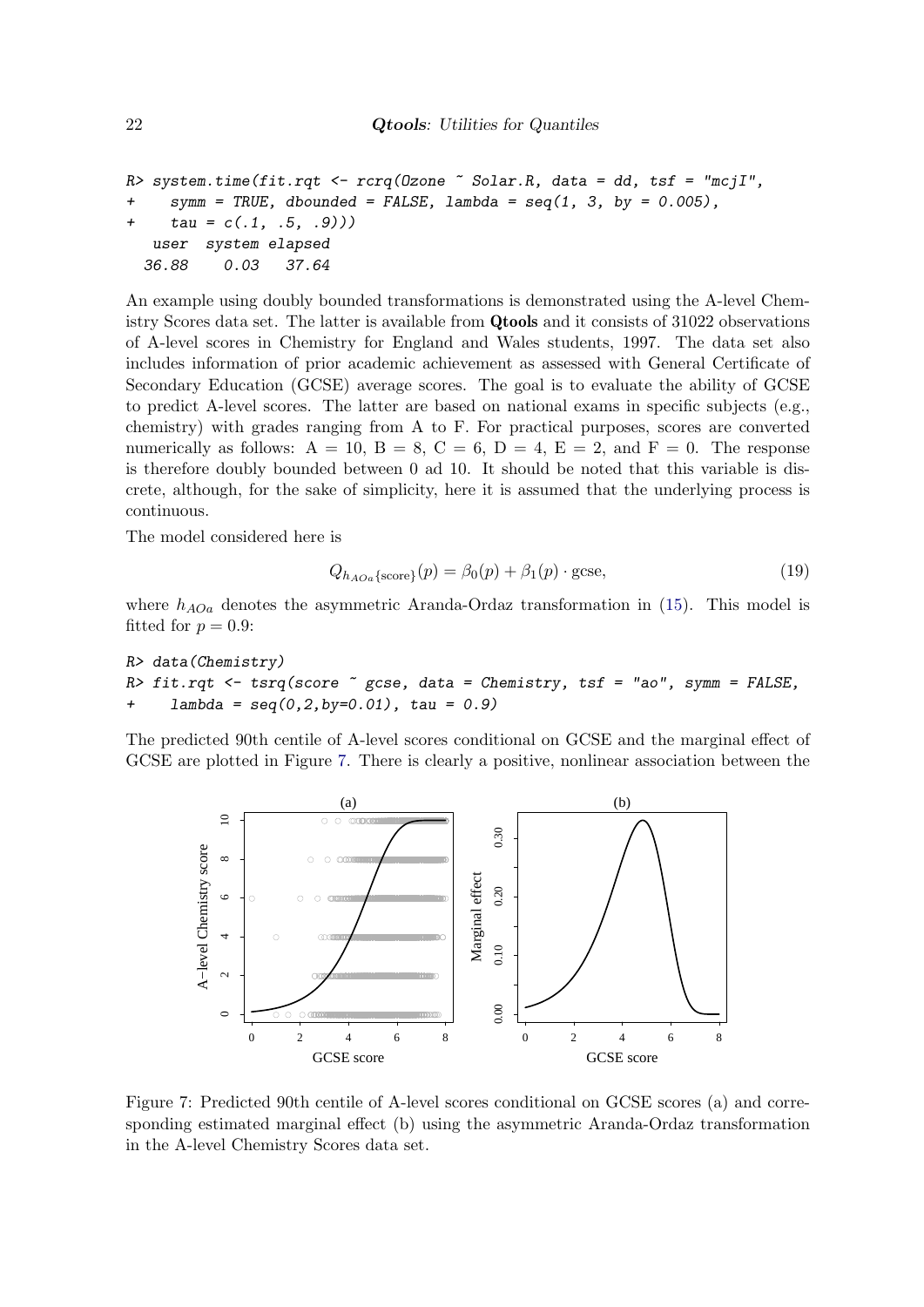two scores. The nonlinearity is partly explained by the floor and ceiling effects which result from the boundedness of the measurement scale. Note, however, that the S-shaped curve is not symmetric about the inflection point. As a consequence, the marginal effect is skewed to the left. Indeed, the estimate  $\hat{\lambda}_{0.9} = 0$  and the narrow confidence interval give support to a complementary log-log transformation:

```
R> summary(fit.rqt, conditional = FALSE, se = "nid")
call:
summary.rqt(object = fit.rqt, se = "nid", conditional = FALSE)
Aranda-Ordaz asymmetric transformation (doubly bounded response)
Summary for unconditional inference
tau = 0.9Optimal transformation parameter:
       Value Std. Error Lower bound Upper bound
 0.000000000 0.001364422 -0.002674218 0.002674218
Coefficients linear model (transformed scale):
                 Value Std. Error Lower bound Upper bound
(Intercept) -4.3520060 0.015414540 -4.3822179 -4.3217941
gcse 0.8978072 0.002917142 0.8920898 0.9035247
Degrees of freedom: 31022 total; 31020 residual
Alternatively, one can estimate the parameter \delta_p using a two-parameter transformation:
R> coef(tsrq2(score \tilde{ } gcse, data = chemsub, dbounded = TRUE,
+ lambda = seq(0, 2, by = 0.1), delta = seq(0, 2, by = 0.1),
+ tau = 0.9, all = TRUE)
```
(Intercept) gcse lambda delta -4.1442274 0.8681246 0.0000000 0.0000000

These results confirm the asymmetric nature of the relationship since  $\hat{\delta}_{0.9} = 0$ . Similar results (not shown) were obtained with nlrq2.

### 3.3. Conditional LSS

Quantile-based measures of location, scale, and shape can be assessed conditionally on covariates. A simple approach is to a fit a linear model as in [\(5\)](#page-8-1) or a transformation-based model as in [\(10\)](#page-14-0), and then predict  $\hat{Q}_{Y|X}(p)$  to obtain the conditional LSS measures in Equation [4](#page-5-0) for specific values of x.

Estimation of conditional LSS can be carried out by using the function qlss.formula. The conditional model is specified in the argument formula, while the probability  $p$  is given in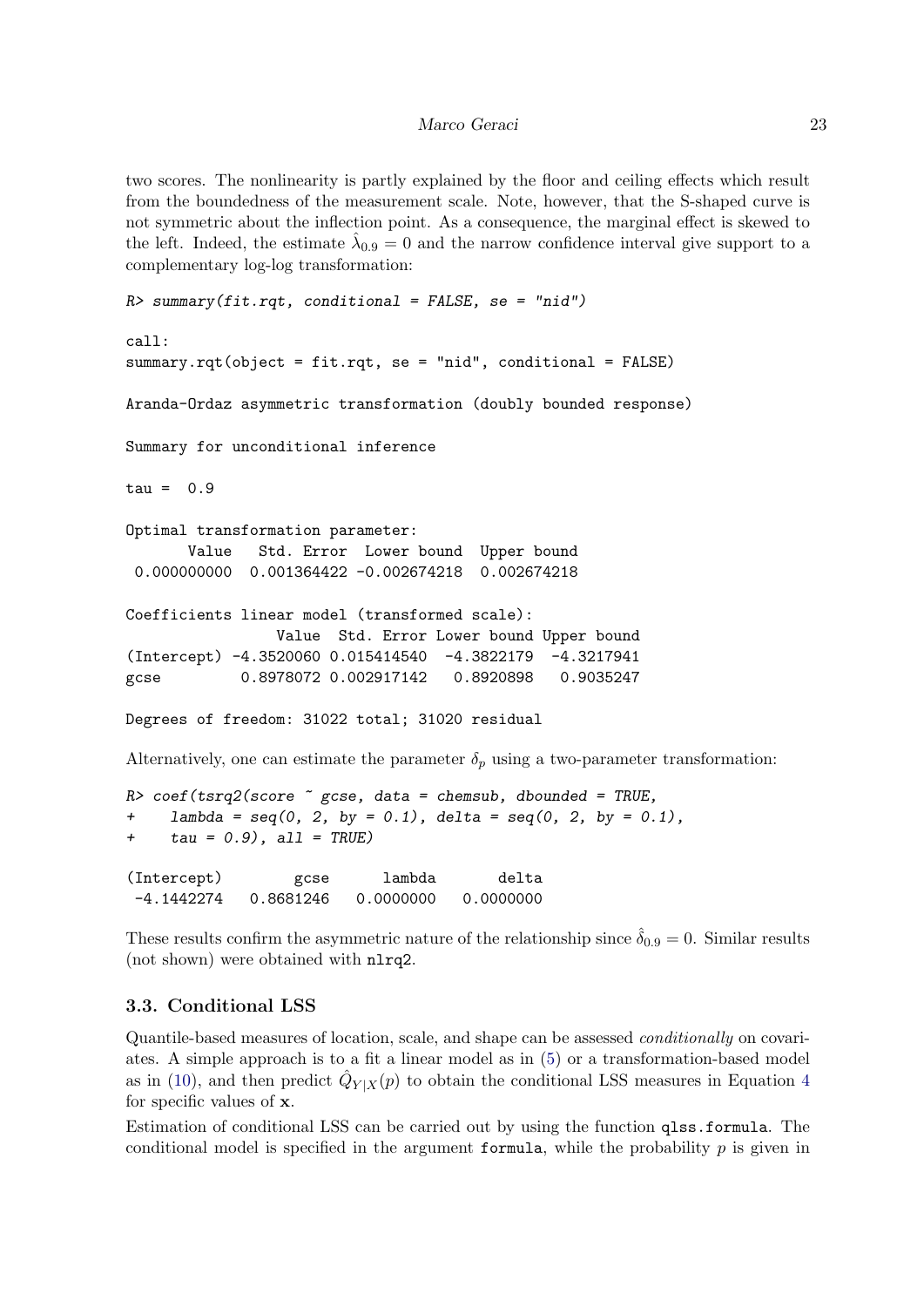probs. (As seen in Equation [4,](#page-5-0) the other probabilities of interest to obtain the decomposition of the conditional quantiles are  $1 - p$ , 0.25, 0.5, and 0.75.) The argument type specifies the required type of regression model, more specifically rq for linear models and rqt for transformation-based models (see Section [3.2\)](#page-13-0). The function qlss.formula will take any additional argument to be passed to quantreg::rq or tsrq (e.g., subset, weights, etc.).

Let's consider the New York Air Quality data example discussed in the previous section and assume that the transformation model [\(18\)](#page-18-1) holds for the quantiles  $p \in \{0.05, 0.1, 0.25, 0.5, 0.75,$ 0.9, 0.95}. Then the conditional LSS of the distribution of ozone conditional on solar radiation for  $p = 0.05$  and  $p = 0.1$  is predicted by

```
R> fit.qlss <- qlss(formula = 0zone \tilde{ } Solar.R, data = airquality, type =
+ "rqt", tsf = "mcjI", symm = TRUE, dbounded = FALSE, lambda =
     seq(1, 3, by = 0.005), probs = c(0.05, 0.1)R> fit.qlss
call:
qlss.formula(formula = Ozone \tilde{ } Solar.R, probs = c(0.05, 0.1),
    data = airquality, type = "rqt", tsf = "mcjI", symm = TRUE,
    dbounded = FALSE, lambda = seq(1, 3, by = 0.005))
Conditional Quantile-Based Location, Scale, and Shape
-- Values are averaged over observations --
** Location **
Median
[1] 30.2258
** Scale **
Inter-quartile range (IQR)
[1] 43.40648
Inter-quantile range (IPR)
    0.05 0.1
88.02909 73.93430
**Shape**
Skewness index
     0.05 0.1
0.5497365 0.5180108
Shape index
    0.05 0.1
1.960315 1.661648
```
The output, which is of class 'qlss', is a named list with the same LSS measures seen in the case of unconditional quantiles. However, these are now conditional on solar radiation. By default, the predictions are the fitted values, which are averaged over observations for printing purposes. An optional data frame for predictions can be given via the argument newdata in predict.qlss. If interval = TRUE, the latter computes confidence intervals at the specified level using R bootstrap replications (it is, therefore, advisable to set the seed before calling predict.qlss). The conditional LSS measures can be conveniently plotted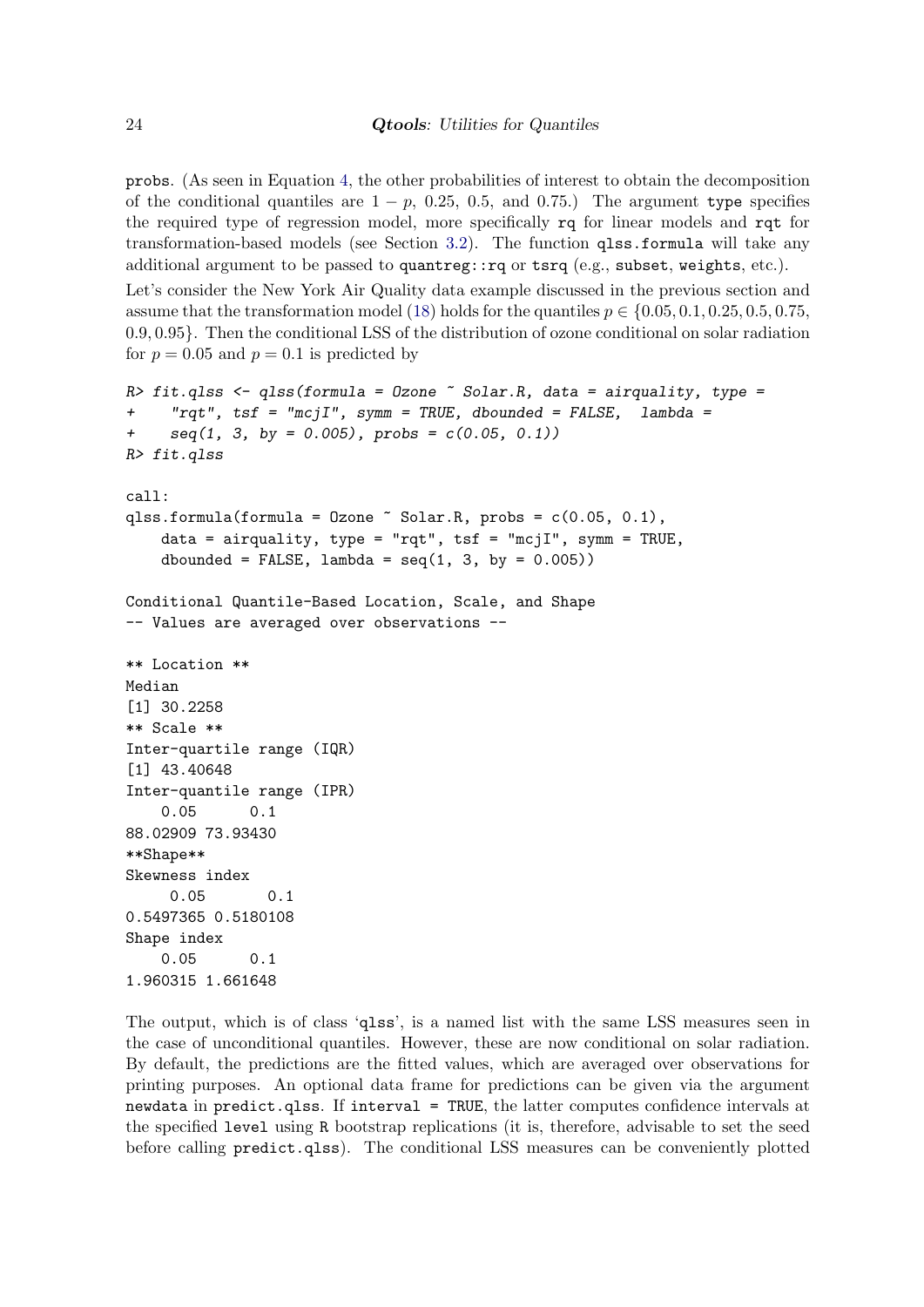using the plot.qlss function as shown in the code below. The argument z is required and specifies the covariate used for plotting. Finally, the argument which specifies which of the probabilities given in probs should be used (in this example, which = 2 corresponds to  $p = 0.1$ ).

```
R> set.seed(567)
R > x <- seq(9, 334, length = 200)
R> qhat <- predict(fit.qlss, newdata = data.frame(Solar.R = x),
     interval = TRUE, level = 0.90, R = 500)R> plot(qhat, z = x, which = 2, interval = TRUE, type = "1",
+ xlab = "Solar radiation (lang)", lwd = 2)
```
Figure [8](#page-25-0) shows that both the median and the IQR of ozone increase nonlinearly with increasing solar radiation. The distribution of ozone is skewed to the right and the degree of asymmetry is highest at low values of solar radiation. This is due to the extreme curvature of the median which takes on values close to the 10th centile (Figure  $6$ ). However, the sparsity of observations at the lower end of the observed range of solar radiation determines substantial uncertainty as reflected by the wider confidence interval (Figure [8\)](#page-25-0). At  $p = 0.1$ , the conditional shape index is on average equal to 1.66 and it increases monotonically from 1.32 to about 1.85, remaining always below the tail-weight threshold of a normal distribution (1.90).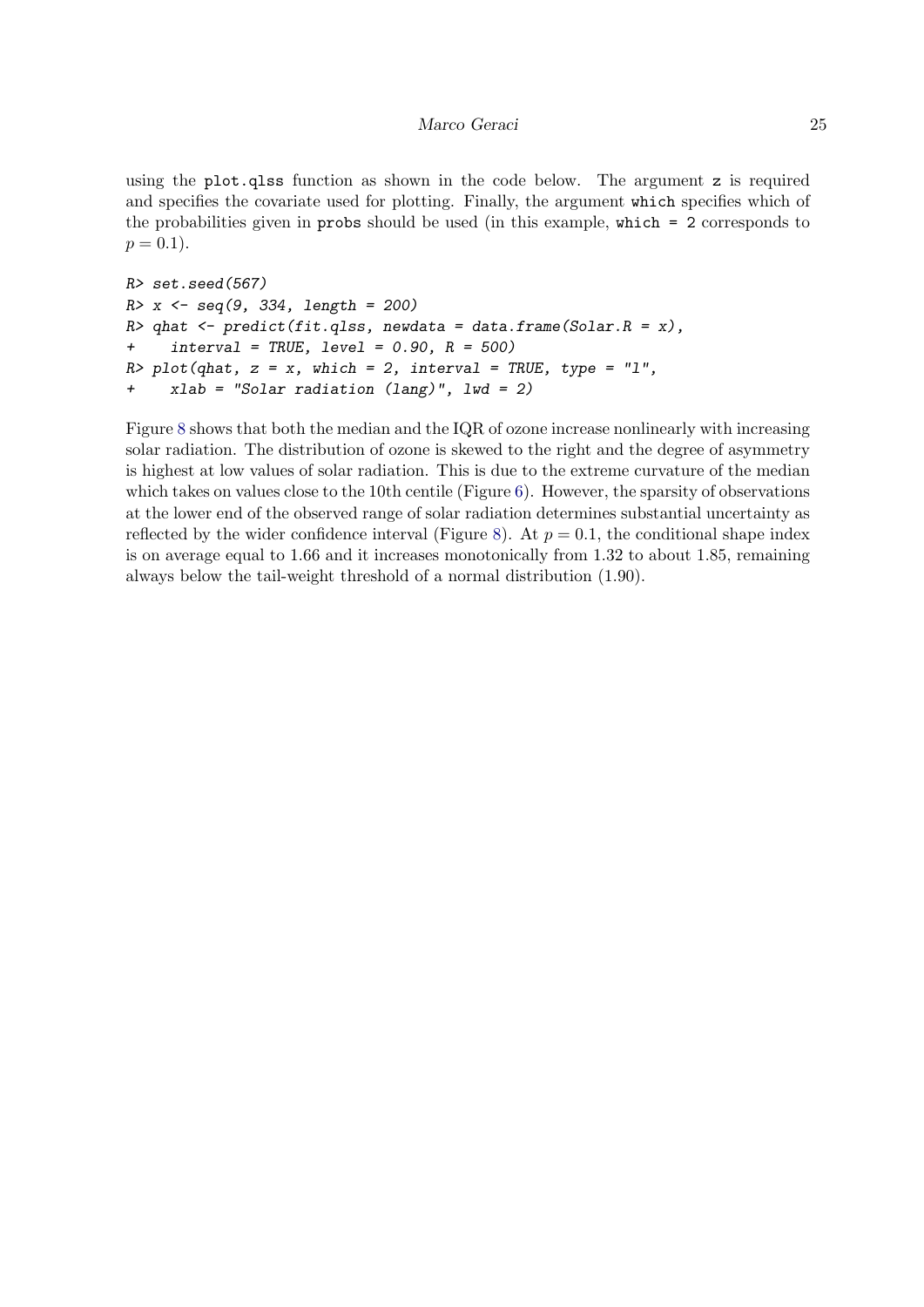

<span id="page-25-0"></span>Figure 8: Location, scale and shape of ozone levels conditional on solar radiation in the New York Air Quality data set. Dashed lines denote the bootstrapped 90% point-wise confidence intervals.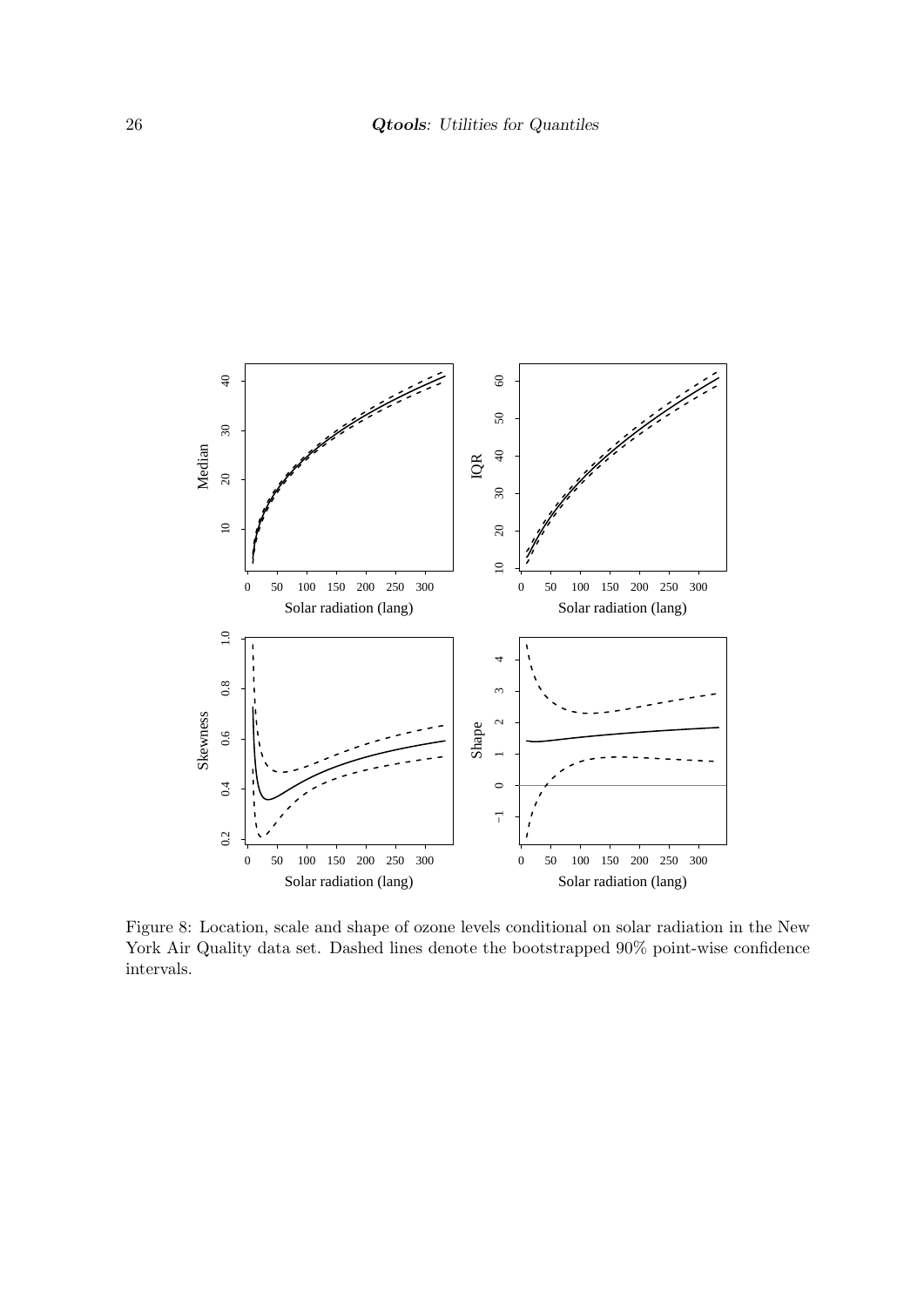## 4. Other functions in Qtools

#### 4.1. Restricted quantile regression

Besides a loss of precision, high sparsity (low density) might also lead to a violation of the basic property of monotonicity of quantile functions. Quantile crossing occurs when  $\mathbf{x}_i^T \hat{\boldsymbol{\beta}}(p)$  $\mathbf{x}_i^{\top} \hat{\boldsymbol{\beta}}(p')$  for some  $\mathbf{x}_i$  and  $p < p'$ . This problem typically occurs in the outlying regions of the design space [\(Koenker](#page-32-2) [2005\)](#page-32-2) where also sparsity occurs more frequently. Balanced designs with larger sample sizes would then offer some assurance against quantile crossing, provided, of course, that the QR models are correctly specified (see Section [3.1\)](#page-7-1). Model's misspecification, indeed, can still be a cause of crossing of the quantile curves. Restricted regression quantiles (RRQ) [\(He](#page-32-17) [1997\)](#page-32-17) might offer a practical solution when little can be done in terms of modeling. This approach applies to a subclass of linear models

$$
Y = \mathbf{x}^\top \boldsymbol{\beta} + \boldsymbol{\epsilon}
$$

and linear heteroscedastic models

$$
Y = \mathbf{x}^\top \beta + (\mathbf{x}^\top \gamma) \epsilon
$$

where  $\mathbf{x}^{\top} \gamma > 0$  and  $\epsilon \sim F$ . Basically, it consists in fitting a reduced regression model passing through the origin. The reader is referred to [He](#page-32-17) [\(1997\)](#page-32-17) for details. Here, it is worth stressing that when the restriction does not hold, i.e., if the model is more complex than a location– scale-shift model, then RRQ may yield unsatisfactory results [He](#page-32-17) [\(1997\)](#page-32-17). See also [Zhao](#page-34-11) [\(2000\)](#page-34-11) for an examination of the asymptotic properties of the restricted QR estimator. In particular, the relative efficiency of RRQ as compared to RQ depends on the error distribution. For some common unimodal distributions, [Zhao](#page-34-11) [\(2000\)](#page-34-11) showed that RRQ in iid models is more efficient than RQ. This property is lost when the error is asymmetric. In contrast, the efficiency of RRQ in heteroscedastic models is comparable to that of RQ even for small samples.

The package Qtools provides the functions rrq, rrq.fit and rrq.wfit which are, respectively, the 'restricted' analogous of rq, rq.fit, and rq.wfit in quantreg. S3 methods print, coef, predict, fitted, residuals, and summary are available for objects of class rrq. In particular, confidence intervals are obtained using the functions boot and boot.ci from package boot [\(Canty and Ripley](#page-31-13) [2014;](#page-31-13) [Davison and Hinkley](#page-31-14) [1997\)](#page-31-14). Future versions of the package will develop the function summary.rrq to include asymptotic standard errors [\(Zhao](#page-34-11) [2000\)](#page-34-11).

An application is shown below using an example discussed by [Zhao](#page-34-11) [\(2000\)](#page-34-11). The data set, available from Qtools, consists of 118 measurements of esterase concentrations and number of bindings counted in binding experiments.

```
R> data("esterase")
R > \text{taus} < -c(.1, .25, .5, .75, .9)R> fit.rq <- rq(Count \tilde{c} Esterase, data = esterase, tau = taus)
R> yhat1 <- fitted(fit.rq)
R> fit.rrq <- rrq(Count \tilde{c} Esterase, data = esterase, tau = taus)
R> yhat2 <- fitted(fit.rrq)
```
The predicted 90th centile curve crosses the 50th and 75th curves at lower esterase concentrations (Figure [9\)](#page-27-0). The crossing is removed in predictions based on RRQs.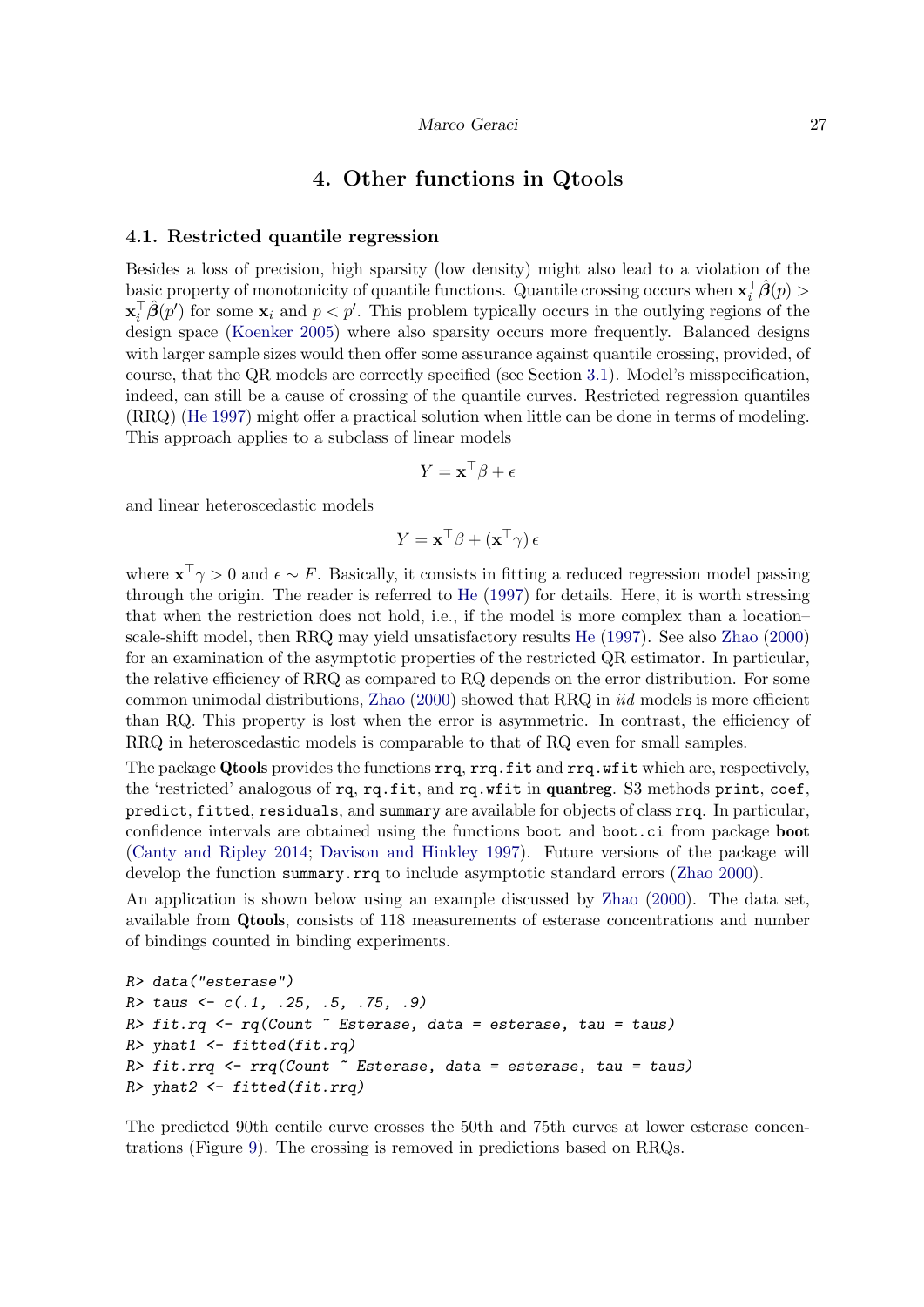

<span id="page-27-0"></span>Figure 9: Predicted quantiles of number of bindings conditional on esterase concentration using regression quantiles (a) and restricted regression quantiles (b) in the Esterase data set.

As discussed above, the reliability of the results depends on the validity of the restriction carried by RRQ. A quick check can be performed using the location–scale-shift specification of the Khmaladze test discussed in Section [3.1](#page-7-1) as shown below.

```
R> kt <- KhmaladzeTest(formula = Count \tilde{c} Esterase, data = esterase,
+ taus = seq(.05, .95, by = .01), nullH = "location-scale")
R> KhmaladzeFormat(kt, 0.05)
```
Khmaladze test for the location-shift hypothesis Joint test is not significant at 10% level Test(s) for individual slopes: not significant at 10% level

### 4.2. Multiple imputation

Regression models play an important role in conditional imputation of missing values. QR can be used as an effective approach for multiple imputation (MI) when location-shift models are inadequate (Muñoz and Rueda [2009;](#page-33-13) [Bottai and Zhen](#page-30-5) [2013;](#page-30-5) [Geraci](#page-31-15) [2013\)](#page-31-15).

In Qtools, mice.impute.rq and mice.impute.rrq are auxiliary functions written to be used along with the functions of the R package mice [\(van Buuren and Groothuis-Oudshoorn](#page-34-12) [2011\)](#page-34-12). The former is based on the standard QR estimator  $(rq.fit)$  while the latter on the restricted counterpart  $(\text{rrg.fit})$ . Both imputation functions allow for the specification of the transformation-based QR models described in Section [3.2.](#page-13-0) The equivariance property is therefore very useful not only to achieve linearity of the conditional model but also to ensure that imputations lie within some interval when the values being imputed are singly or doubly bounded.

An example available from ?mice.impute.rq using the nhanes data set is reported below. Missing values in continuous variables are imputed using quantile regression, while those in categorical variables are imputed using multinomial and binomial regressions.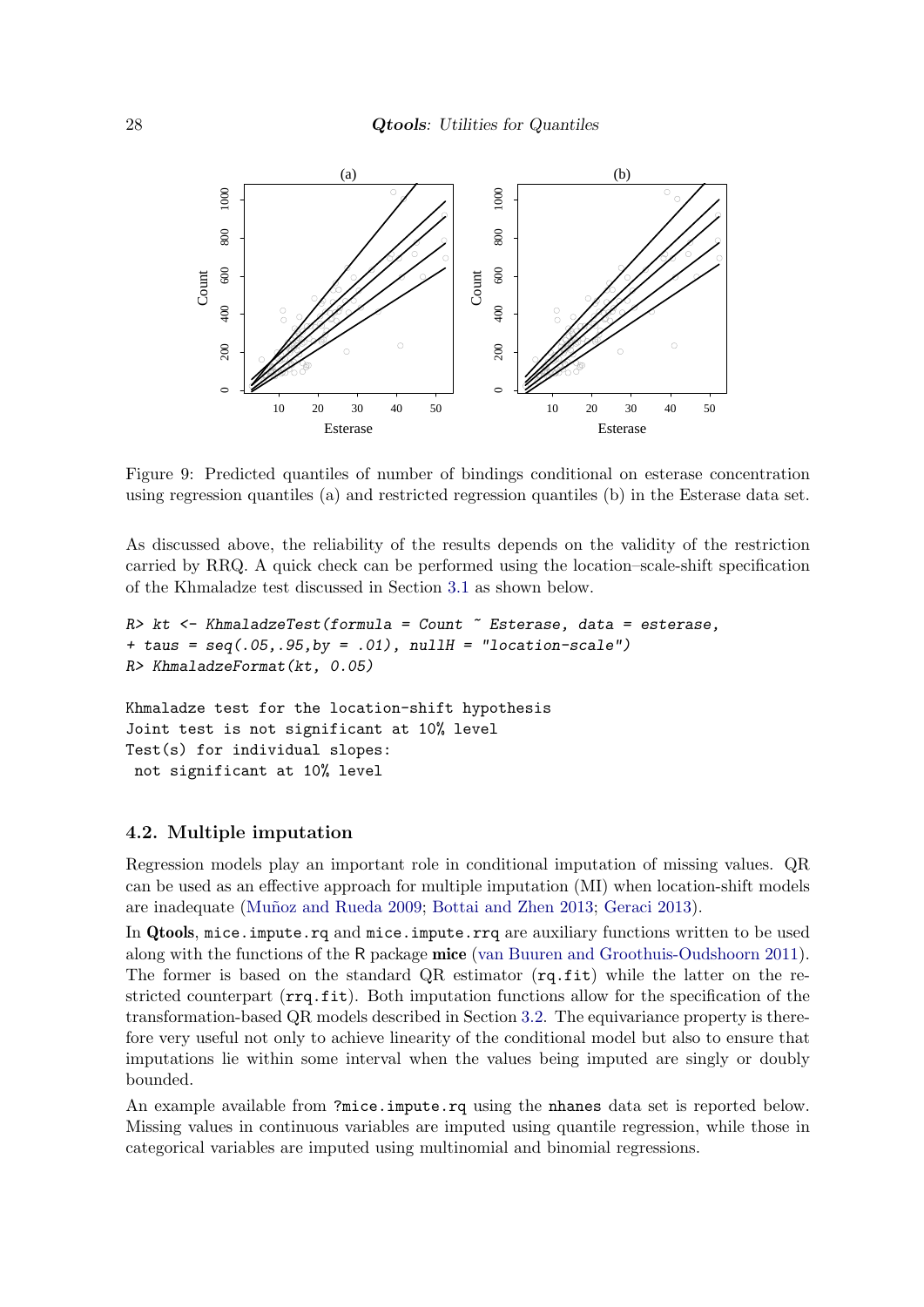```
R> require("mice")
R> data("nhanes")
R> nhanes2 \leq nhanes
R> nhanes2$hyp <- as.factor(nhanes2$hyp)
R> set.seed(199)
R> imp <- mice(nhanes2, meth = c("polyreg", "rq", "logreg", "rq"), m = 5)
```
A linear regression model is then fitted for each of the five imputed data sets and results are pooled using Rubin's rules.

```
R> fit \leq 1m.mids(bmi \sim hyp + chl, data = imp)
R> pool(fit)
Call: pool(object = fit)
Pooled coefficients:
(Intercept) hyp2 chl
23.09613686 0.79895370 0.01652075
Fraction of information about the coefficients missing due to nonresponse:
(Intercept) hyp2 chl
 0.3626414 0.6585308 0.4835364
```
## 4.3. Conditional quantiles of discrete data

Modeling discrete response variables, such as categorical and count responses, has been traditionally approached with distribution-based methods: a parametric model  $F_{Y|X}(y;\theta)$  is assumed and then fitted by means of MLE. Binomial, negative binomial, multinomial and Poisson regressions are well-known in many applied sciences. Because of the computational advantages and the asymptotic properties of MLE, these methods have long ruled among competing alternatives.

Modeling conditional functions of discrete data is less common and, on a superficial level, might even appear as an unnecessary complication. However, a deeper look at its rationale will reveal that a distribution-free analysis can provide insightful information in the discrete case as it does in the continuous case. Indeed, methods for conditional quantiles of continuous distributions can be—and have been—adapted to discrete responses.

The package Qtools offers some limited functionalities for count and binary data. Further research is needed to develop the theory of QR for discrete data and to improve computational algorithms. Therefore, the user should use these functions with caution.

Let  $Y$  be a count variable such as, for example, the number of car accidents during a week or the number of visits of a patient to their doctor during a year. As usual,  $X$  denotes a vector of covariates. Poisson regression, which belongs to the family of generalized linear models (GLMs), is a common choice for this kind of data, partly because of its availability in many statistical packages. Symbolically,  $Y \sim \text{Pois}(\theta)$  where

$$
\theta \equiv \mathsf{E}(Y|X=\mathbf{x}) = h^{-1}\left(\mathbf{x}^\top \boldsymbol{\beta}\right)
$$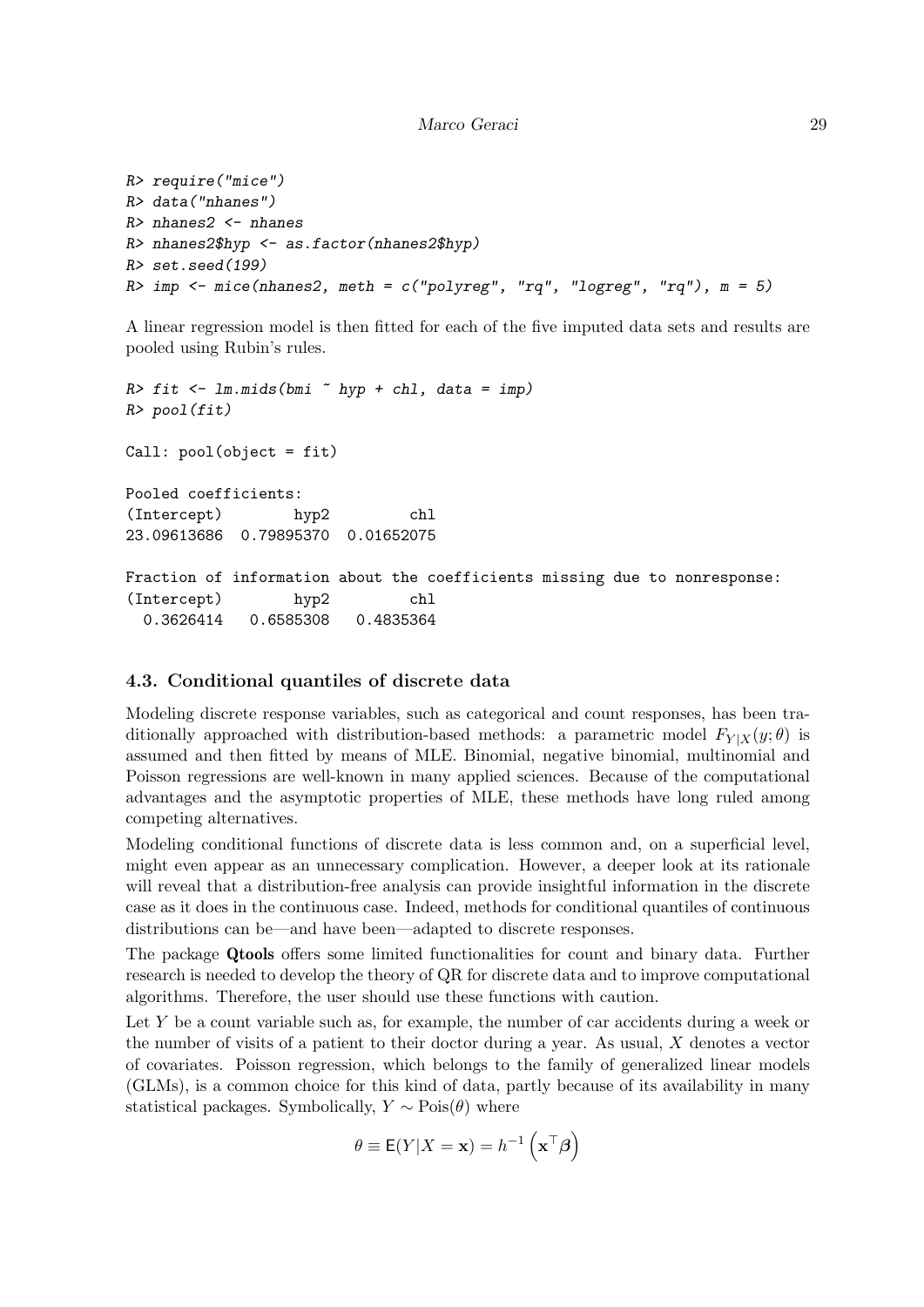and h is the logarithmic link function. Note that the variance also is equal to  $\theta$ . Indeed, moments of order higher than 2 governing the shape of the distribution depend on the same parameter. Every component of the conditional LSS in a Poisson model is therefore controlled by  $\theta$ . If needed, more flexibility can be achieved using a distribution-free approach.

[Machado and Santos Silva](#page-33-2) [\(2005\)](#page-33-2) proposed the model

$$
Q_{h(Z;p)}(p) = \mathbf{x}^\top \boldsymbol{\beta}(p). \tag{20}
$$

where  $Z = Y + U$  is obtained by jittering Y with a [0, 1)-uniform noise U, independent of Y and X. In principle, any monotone transformation h can be considered. A natural choice for count data is a log-linear model [\(Machado and Santos Silva](#page-33-2) [2005\)](#page-33-2), i.e.,

$$
h(Z; p) = \begin{cases} \log(Z - p) & \text{for } Z > p \\ \log \zeta & \text{for } Z \le p. \end{cases}
$$

where  $0 < \zeta < p$ . It follows that  $Q_{Z|X}(p) = p + \exp(\mathbf{x}^\top \boldsymbol{\beta}(p))$ . (Note that the pth quantile of the conditional distribution of  $Z$  is bounded below by  $p$ .) Given the continuity between counts induced by jittering, standard inference for linear quantile functions [\(Koenker and](#page-32-5) [Bassett](#page-32-5) [1978\)](#page-32-5) can be applied to fit [\(18\)](#page-18-1). In practice, a sample of  $M$  jittered responses  $Z$  is taken to estimate  $\hat{\beta}_m(p), m = 1, \ldots, M$ ; the noise is then averaged out,  $\hat{\beta}(p) = \frac{1}{M} \sum_m \hat{\beta}_m(p)$ . [Machado and Santos Silva'](#page-33-2)s [\(2005\)](#page-33-2) methods, including large-n approximations for standard errors, are implemented in the function rq.counts. The formula argument specifies a linear model as in  $(18)$ , while the argument tsf provides the desired transformation h. By default, this is the log transformation (i.e., Box-Cox with parameter  $\lambda_p = 0$ ) but other transformations described in Section [3.2](#page-13-0) are allowed. Note that GOFTest can be applied to rq.counts objects as well.

Qtools provides functions for modeling binary responses as well. First of all, it is useful to note that the classical GLM for a binary response  $Y \sim Bin(1, \pi)$  establishes a relationship between the *probability*  $Pr(Y = 1) = \pi$  and a set of predictors **x**, that is

$$
\pi \equiv \mathsf{E}(Y|X=\mathbf{x}) = h^{-1}\left(\mathbf{x}^\top \boldsymbol{\beta}\right).
$$

<span id="page-29-0"></span>Common choices for the link function  $h : (0,1) \to \mathbb{R}$  are logit, probit and c-log-log, which can be considered special cases of the Aranda-Ordaz families of transformations. Another way to formulate the regression problem above is to consider the continuous latent variable  $Y^*$ , where

<span id="page-29-1"></span>
$$
Y^* = \mathbf{x}^\top \boldsymbol{\beta} + \epsilon,\tag{21}
$$

and assume that the binary observations are the result of the dichotomization  $Y = I(Y^* > 0)$ . Maximum score estimation, originally developed by [Manski](#page-33-14) [\(1975,](#page-33-14) [1985\)](#page-33-15), is equivalent to estimating the conditional quantiles of the latent variable  $Y^*$  in [\(21\)](#page-29-0). Using the same notation introduced in Section [3.1,](#page-7-1) the problem to be solved is given by

$$
\min_{b \in \mathbb{R}^k} \sum_{i=1}^n \kappa_p \left( y_i - I \left( \mathbf{x}_i^\top \mathbf{b} > 0 \right) \right). \tag{22}
$$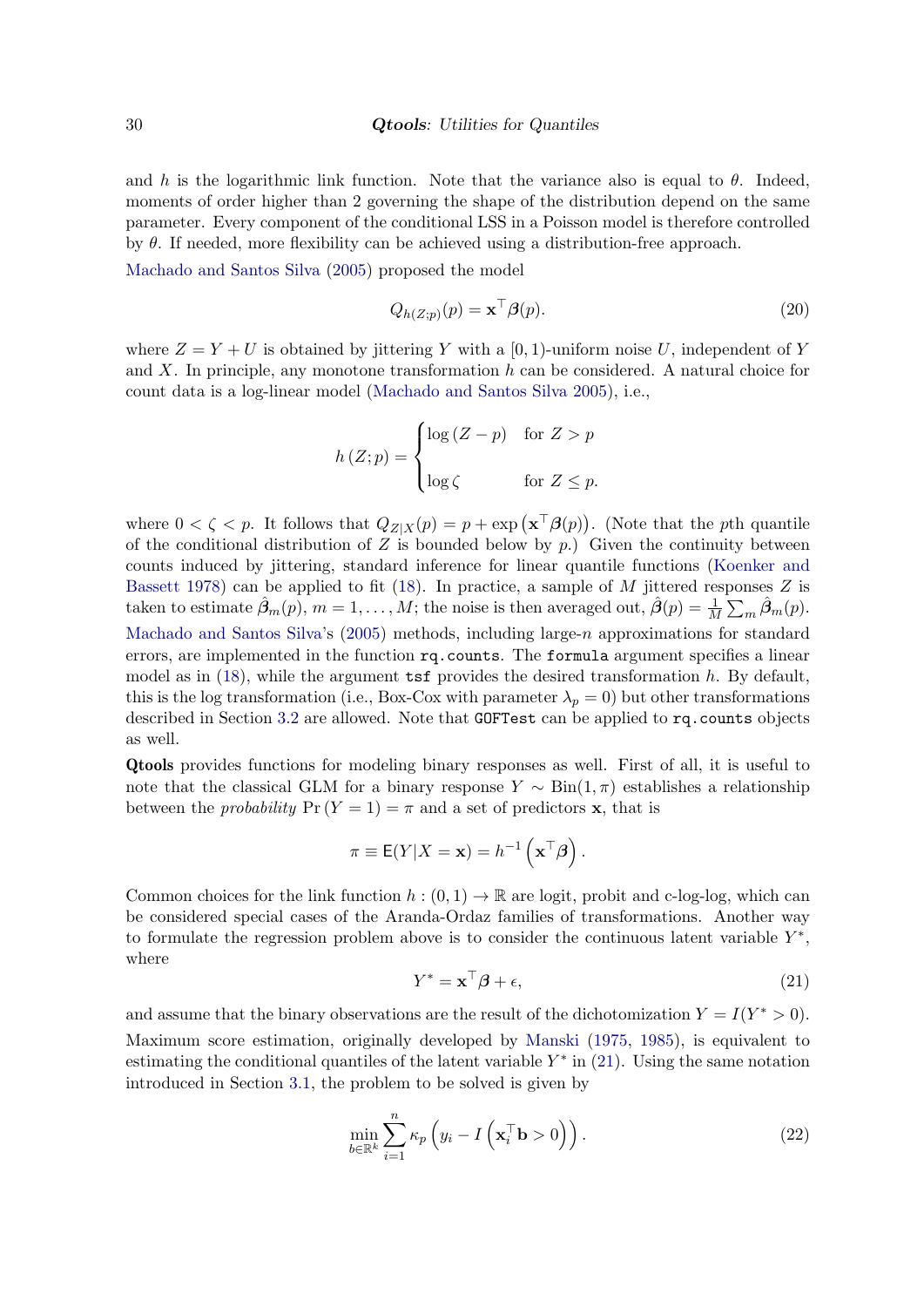#### Marco Geraci 31

Since the indicator function is a monotone transformation, the Q-transformation rule applies. Indeed,  $I(Q_{Y^*|X}(p) > 0) = Q_{I(Y^*)>0|X}(p) = Q_{Y|X}(p)$ . In practice, the goal is to find b such that the number of matches between observed and fitted 0's and 1's is as large as possible. However, the minimization problem in [\(22\)](#page-29-1) offers numerical challenges due to the the piecewise linearity of the indicator function and the nonconvexity of the loss function. Smoothed approximations of  $I(\cdot)$  and simulated annealing algorithms have been suggested [\(Horowitz](#page-32-18) [1992;](#page-32-18) [Kordas](#page-33-16) [2006\)](#page-33-16).

The function rq.bin is the main function to obtain binary regression quantiles. It is a wrapper for the function rqbin.fit which calls Fortran code written for simulated annealing estimation [\(Goffe, Ferrier, and Rogers](#page-31-16) [1994\)](#page-31-16). Qtools offers general methods for objects of class rq.bin including coef and predict. In particular, the commands predict(object, type = "latent") and predict(object, type = "probability") provide predictions for, respectively, the latent quantiles  $\mathbf{x}_i^{\top} \boldsymbol{\beta}(p)$  and the individual probabilities  $Pr(Y_i^* > 0)$ ,  $i =$  $1, \ldots, n$ . A summary method to calculate standard errors has not yet been implemented.

## 5. Final remarks

Quantiles have long occupied an important place in statistics. The package Qtools builds on recent methodological and computational developments of quantile functions and related methods to promote their application in statistical data modeling.

## Acknowledgements

This work is partially supported by an ASPIRE grant from the Office of the Vice President for Research at the University of South Carolina. The maintainers of the UCI Machine Learning Repository [\(Lichman](#page-33-17) [2013\)](#page-33-17) are gratefully acknowledged for making the Wine Quality data set available.

## References

- <span id="page-30-4"></span>Aranda-Ordaz FJ (1981). "On Two Families of Transformations to Additivity for Binary Response Data." Biometrika, 68(2), 357–363.
- <span id="page-30-3"></span>Azzalini A, Bowman AW (1990). "A Look at Some Data on the Old Faithful Geyser." Journal of the Royal Statistical Society C,  $39(3)$ ,  $357-365$ .
- <span id="page-30-0"></span>Bassett G, Koenker R (1978). "Asymptotic Theory of Least Absolute Error Regression." Journal of the American Statistical Association, 73(363), 618–622.
- <span id="page-30-2"></span>Benjamini Y, Krieger AM (1996). "Concepts and Measures for Skewness with Data-Analytic Implications." Canadian Journal of Statistics, 24(1), 131–140.
- <span id="page-30-1"></span>Benoit DF, Al-Hamzawi R, Yu K, den Poel DV  $(2014)$ . **bayesQR**: Bayesian Quantile Regression. R package version 2.2, URL <http://CRAN.R-project.org/package=bayesQR>.

<span id="page-30-5"></span>Bottai M, Zhen H (2013). "Multiple Imputation Based on Conditional Quantile Estimation." Epidemiology, Biostatistics, and Public Health, 10(1), e8758.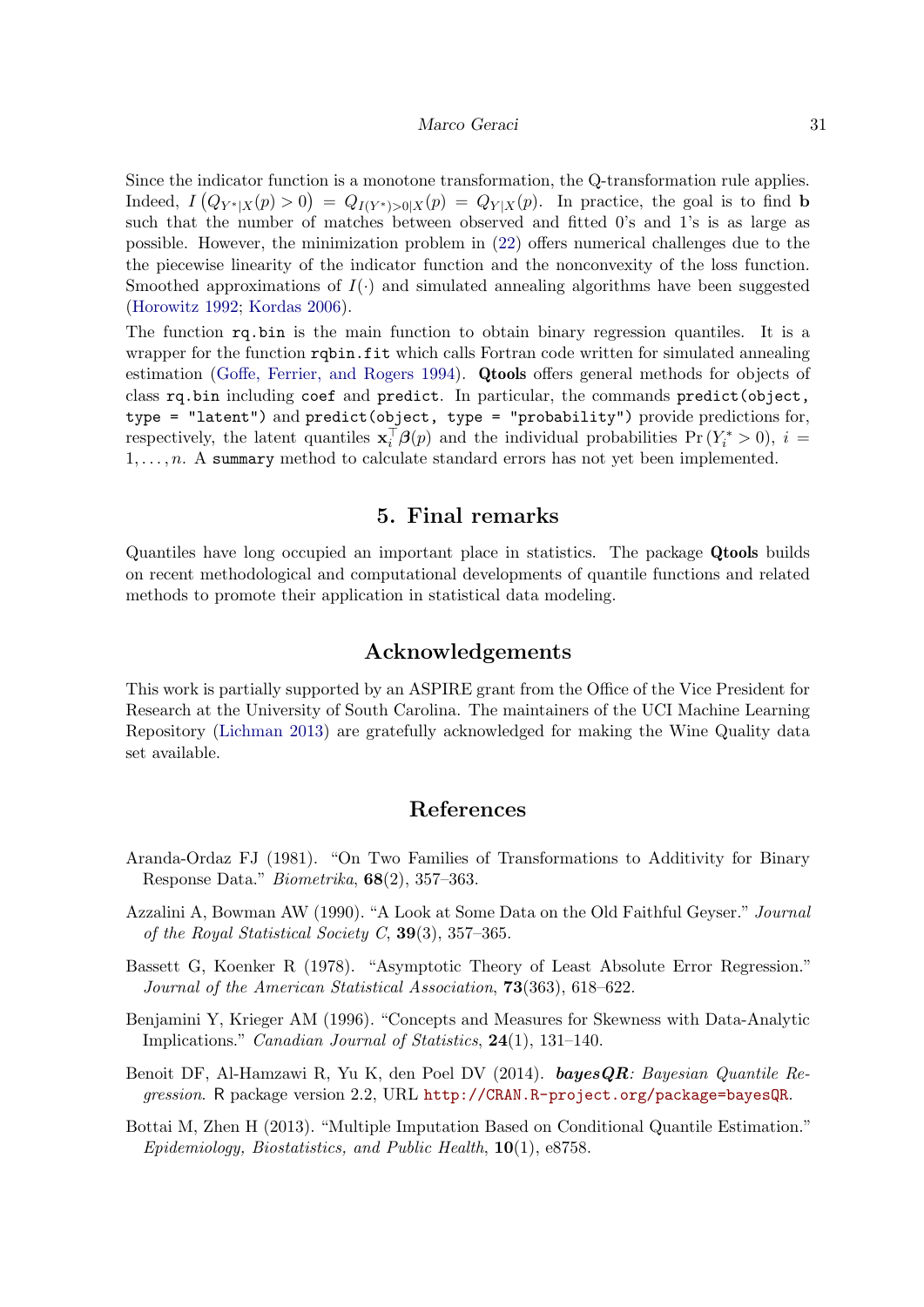- <span id="page-31-11"></span>Box GEP, Cox DR (1964). "An Analysis of Transformations." Journal of the Royal Statistical Society B, 26(2), 211–252.
- <span id="page-31-12"></span>Buchinsky M (1995). "Quantile Regression, Box-Cox Transformation Model, and the US Wage Structure, 1963-1987." Journal of Econometrics, 65(1), 109–154.
- <span id="page-31-13"></span>Canty A, Ripley BD (2014). **boot**: Bootstrap R (S-PLUS) Functions. R package version 1.3-15, URL <http://CRAN.R-project.org/package=boot>.
- <span id="page-31-8"></span>Chamberlain G (1994). Quantile Regression, Censoring, and the Structure of Wages, volume 1. Cambridge University Press, Cambridge, UK.
- <span id="page-31-3"></span>David HA (1995). "First (?) Occurrence of Common Terms in Mathematical Statistics." The American Statistician, 49(2), 121–133.
- <span id="page-31-14"></span>Davison AC, Hinkley DV (1997). *Bootstrap Methods and Their Applications*. Cambridge University Press, Cambridge.
- <span id="page-31-9"></span>Dehbi HM, Cortina-Borja M, Geraci M (2016). "Aranda-Ordaz Quantile Regression for Student Performance Assessment." Journal of Applied Statistics, 43(1), 58–71.
- <span id="page-31-7"></span>Doksum K (1974). "Empirical Probability Plots and Statistical Inference for Nonlinear Models in the Two-Sample Case." The Annals of Statistics, 2(2), 267–277.
- <span id="page-31-2"></span>Galton F (1875). "IV. Statistics by Intercomparison, With Remarks on the Law of Frequency of Error." Philosophical Magazine Series 4, 49(322), 33–46.
- <span id="page-31-0"></span>Galton F (1882). "Report of the Anthropometric Committee." In Report of the 51st Meeting of the British Association for the Advancement of Science, 1881, pp. 245–260.
- <span id="page-31-1"></span>Galton F (1885). "Some Results of the Anthropometric Laboratory." The Journal of the Anthropological Institute of Great Britain and Ireland, 14, 275–287.
- <span id="page-31-15"></span>Geraci M (2013). "Estimation of Regression Quantiles in Complex Surveys With Data Missing at Random: An Application to Birthweight Determinants." Statistical Methods in Medical Research. [doi:10.1177/0962280213484401](http://dx.doi.org/10.1177/0962280213484401).
- <span id="page-31-5"></span>Geraci M (2014). "Linear Quantile Mixed Models: The lqmm Package for Laplace Quantile Regression." Journal of Statistical Software, 57(13), 1–29.
- <span id="page-31-4"></span>Geraci M, Bottai M (2014). "Linear Quantile Mixed Models." Statistics and Computing, 24(3), 461–479.
- <span id="page-31-10"></span>Geraci M, Jones MC (2015). "Improved Transformation-Based Quantile Regression." Canadian Journal of Statistics,  $43(1)$ ,  $118-132$ .
- <span id="page-31-6"></span>Gilchrist W (2000). *Statistical Modelling with Quantile Functions*. Chapman & Hall/CRC, Boca Raton, FL.
- <span id="page-31-16"></span>Goffe WL, Ferrier GD, Rogers J (1994). "Global Optimization of Statistical Functions With Simulated Annealing." *Journal of Econometrics*,  $60(1)$ ,  $65-99$ .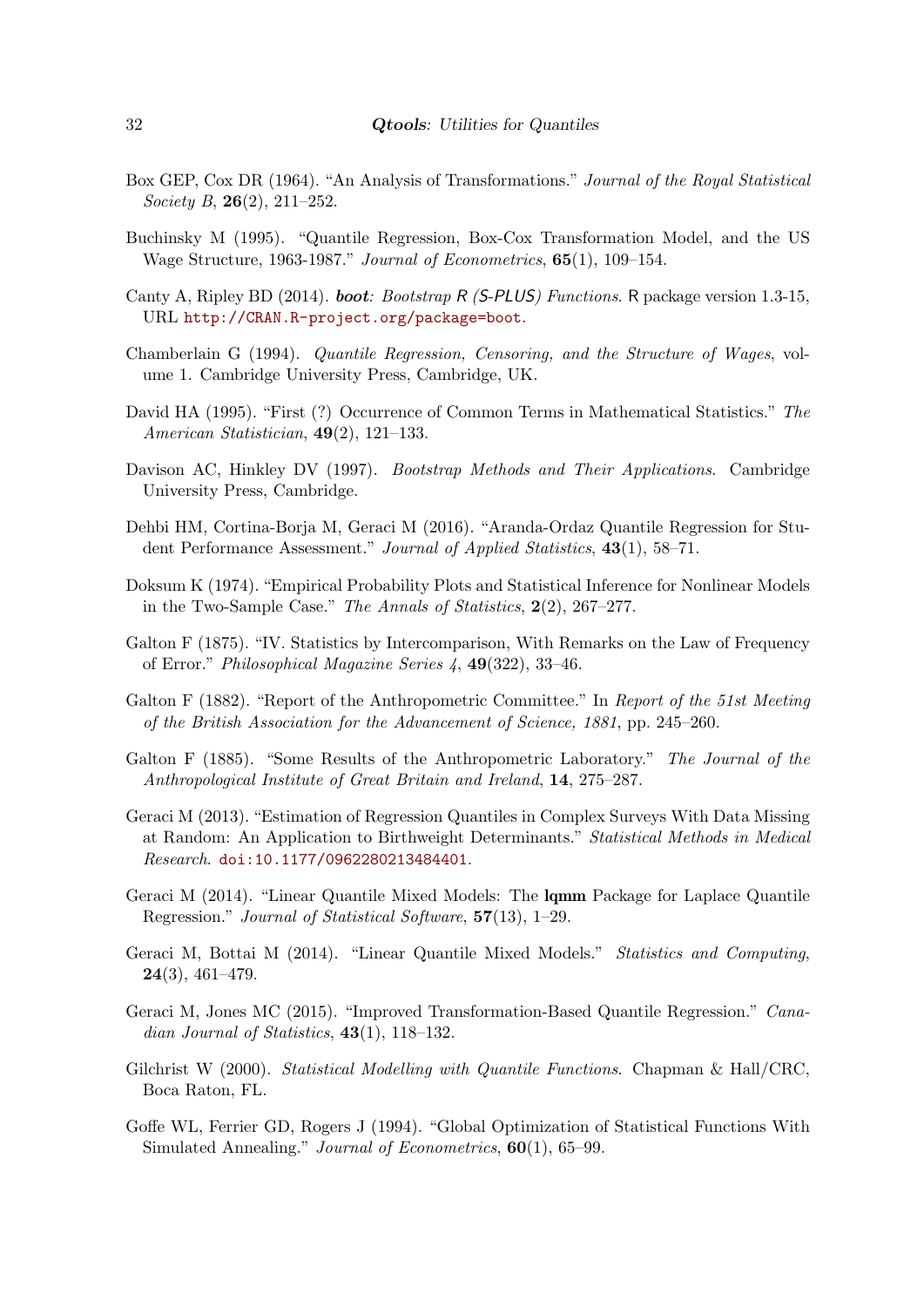- <span id="page-32-11"></span>Groeneveld RA (1998). "A Class of Quantile Measures for Kurtosis." The American Statistician,  $52(4)$ , pp. 325–329.
- <span id="page-32-10"></span>Groeneveld RA, Meeden G (1984). "Measuring Skewness and Kurtosis." Journal of the Royal Statistical Society D,  $33(4)$ , pp. 391–399.
- <span id="page-32-4"></span>Hald A (1998). A History of Mathematical Statistics from 1750 to 1930. John Wiley & Sons, New York, NY.
- <span id="page-32-0"></span>Hald A (2003). A History of Probability and Statistics and their Applications before 1750. John Wiley & Sons, New York, NY.
- <span id="page-32-6"></span>Hankin RKS, Lee A (2006). "A New Family of Non-Negative Distributions." Australia and New Zealand Journal of Statistics, 48, 67–78.
- <span id="page-32-17"></span>He X (1997). "Quantile Curves without Crossing." The American Statistician, 51(2), 186–192.
- <span id="page-32-14"></span>He XM, Zhu LX (2003). "A Lack-of-fit Test for Quantile Regression." Journal of the American Statistical Association, 98(464), 1013–1022.
- <span id="page-32-13"></span>Horn PS (1983). "A Measure for Peakedness." The American Statistician, 37(1), 55–56.
- <span id="page-32-18"></span>Horowitz JL (1992). "A Smoothed Maximum Score Estimator for the Binary Response Model." Econometrica,  $60(3)$ , 505-531.
- <span id="page-32-9"></span>Hyndman RJ, Fan Y (1996). "Sample Quantiles in Statistical Packages." The American Statistician, 50(4), 361–365.
- <span id="page-32-16"></span>Jones MC (2007). "Connecting Distributions with Power Tails on the Real Line, the Half Line and the Interval." International Statistical Review, 75(1), 58–69.
- <span id="page-32-12"></span>Jones MC, Rosco JF, Pewsey A (2011). "Skewness-invariant Measures of Kurtosis." The American Statistician, **65**(2), 89–95.
- <span id="page-32-3"></span>Kendall MG (1940). "Note on the Distribution of Quantiles for Large Samples." Supplement to the Journal of the Royal Statistical Society,  $7(1)$ , 83-85.
- <span id="page-32-15"></span>Khmaladze EV, Koul HL (2004). "Martingale Transforms Goodness-of-fit Tests in Regression Models." pp. 995–1034.
- <span id="page-32-2"></span>Koenker R (2005). Quantile Regression. Cambridge University Press, New York, NY.
- <span id="page-32-7"></span>Koenker R (2013). *quantreg: Quantile Regression*. R package version 5.05, URL [http:](http://CRAN.R-project.org/package=quantreg) [//CRAN.R-project.org/package=quantreg](http://CRAN.R-project.org/package=quantreg).
- <span id="page-32-5"></span>Koenker R, Bassett G (1978). "Regression Quantiles." Econometrica, 46(1), 33–50.
- <span id="page-32-1"></span>Koenker R, Bassett G (1985). "On Boscovich's Estimator." The Annals of Statistics, 13(4), 1625–1628.
- <span id="page-32-8"></span>Koenker R, D'Orey V (1987). "Algorithm AS 229: Computing Regression Quantiles." Journal of the Royal Statistical Society C,  $36(3)$ ,  $383-393$ .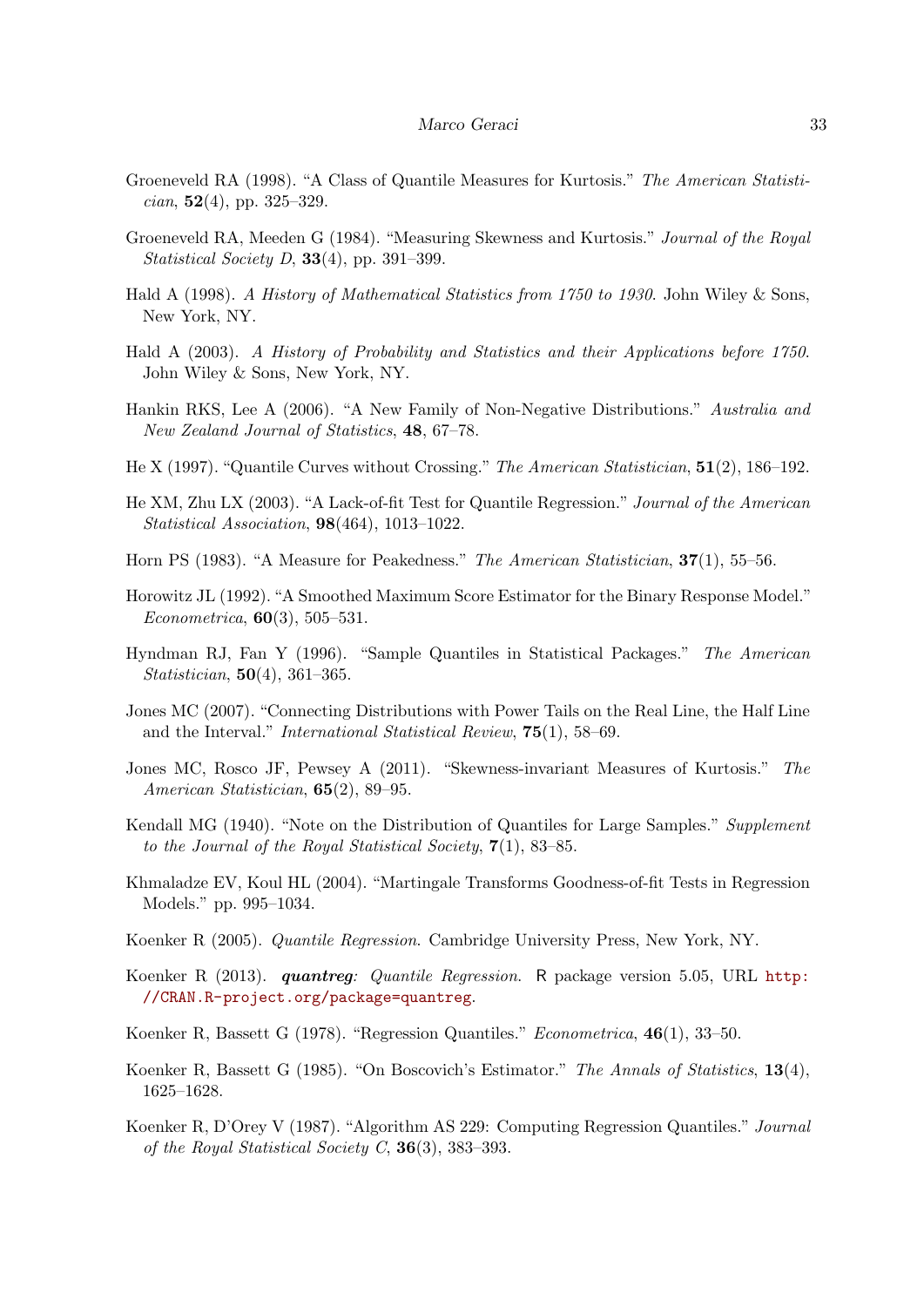- <span id="page-33-10"></span>Koenker R, Machado JAF (1999). "Goodness of Fit and Related Inference Processes for Quantile Regression." Journal of the American Statistical Association, 94(448), 1296–1310.
- <span id="page-33-6"></span>Koenker R, Park BJ (1996). "An Interior Point Algorithm for Nonlinear Quantile Regression." Journal of Econometrics,  $71(1-2)$ ,  $265-283$ .
- <span id="page-33-9"></span>Koenker R, Xiao ZJ (2002). "Inference on the Quantile Regression Process." Econometrica,  $70(4)$ , 1583–1612.
- <span id="page-33-16"></span>Kordas G (2006). "Smoothed Binary Regression Quantiles." Journal of Applied Econometrics, 21(3), 387–407.
- <span id="page-33-8"></span>Lehmann EL (1975). Nonparametrics: Statistical Methods Based on Ranks. Holden-Day, San Francisco, CA.
- <span id="page-33-17"></span>Lichman M (2013). "UCI Machine Learning Repository." URL [http://archive.ics.uci.](http://archive.ics.uci.edu/ml) [edu/ml](http://archive.ics.uci.edu/ml).
- <span id="page-33-0"></span>Ma Y, Genton MG, Parzen E (2011). "Asymptotic Properties of Sample Quantiles of Discrete Distributions." Annals of the Institute of Statistical Mathematics, 63(2), 227–243.
- <span id="page-33-12"></span>Machado JAF, Mata J (2000). "Box-Cox Quantile Regression and the Distribution of Firm Sizes." Journal of Applied Econometrics, 15(3), 253–274.
- <span id="page-33-2"></span>Machado JAF, Santos Silva JMC (2005). "Quantiles for Counts." Journal of the American Statistical Association, 100(472), 1226–1237.
- <span id="page-33-14"></span>Manski CF (1975). "Maximum Score Estimation of the Stochastic Utility Model of Choice." Journal of Econometrics, 3(3), 205–228.
- <span id="page-33-15"></span>Manski CF (1985). "Semiparametric Analysis of Discrete Response: Asymptotic Properties of the Maximum Score Estimator." Journal of Econometrics, 27(3), 313–333.
- <span id="page-33-11"></span>Mu YM, He XM (2007). "Power Transformation Toward a Linear Regression Quantile." Journal of the American Statistical Association, 102(477), 269–279.
- <span id="page-33-13"></span>Muñoz JF, Rueda M (2009). "New Imputation Methods for Missing Data Using Quantiles." Journal of Computational and Applied Mathematics, 232(2), 305–317.
- <span id="page-33-5"></span>Nadarajah S, Rocha R (2016). "Newdistns: An R Package for New Families of Distributions." Journal of Statistical Software, 69(10), 1–32.
- <span id="page-33-3"></span>Oberhofer W, Haupt H (2005). "The Asymptotic Distribution of the Unconditional Quantile Estimator Under Dependence." Statistics & Probability Letters, 73(3), 243–250.
- <span id="page-33-4"></span>Parente PMDC, Santos Silva JMC (2016). "Quantile Regression With Clustered Data." Journal of Econometric Methods,  $5(1)$ , 1–16.
- <span id="page-33-7"></span>Parzen E (1979). "Nonparametric Statistical Data Modeling." Journal of the American Statistical Association,  $74(365)$ ,  $105-121$ .
- <span id="page-33-1"></span>Parzen E (2004). "Quantile Probability and Statistical Data Modeling." Statistical Science, 19(4), 652–662.